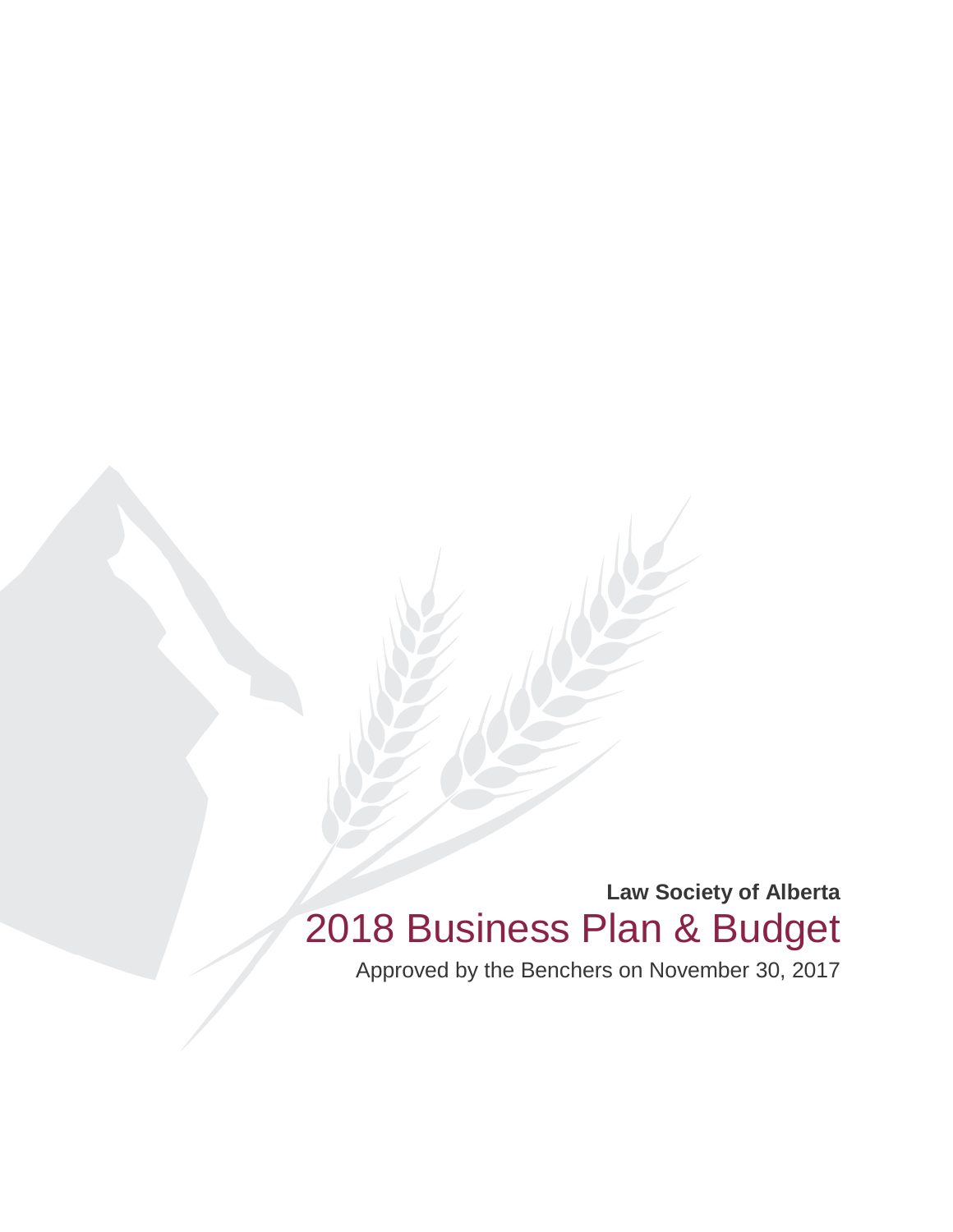# **Table of Contents**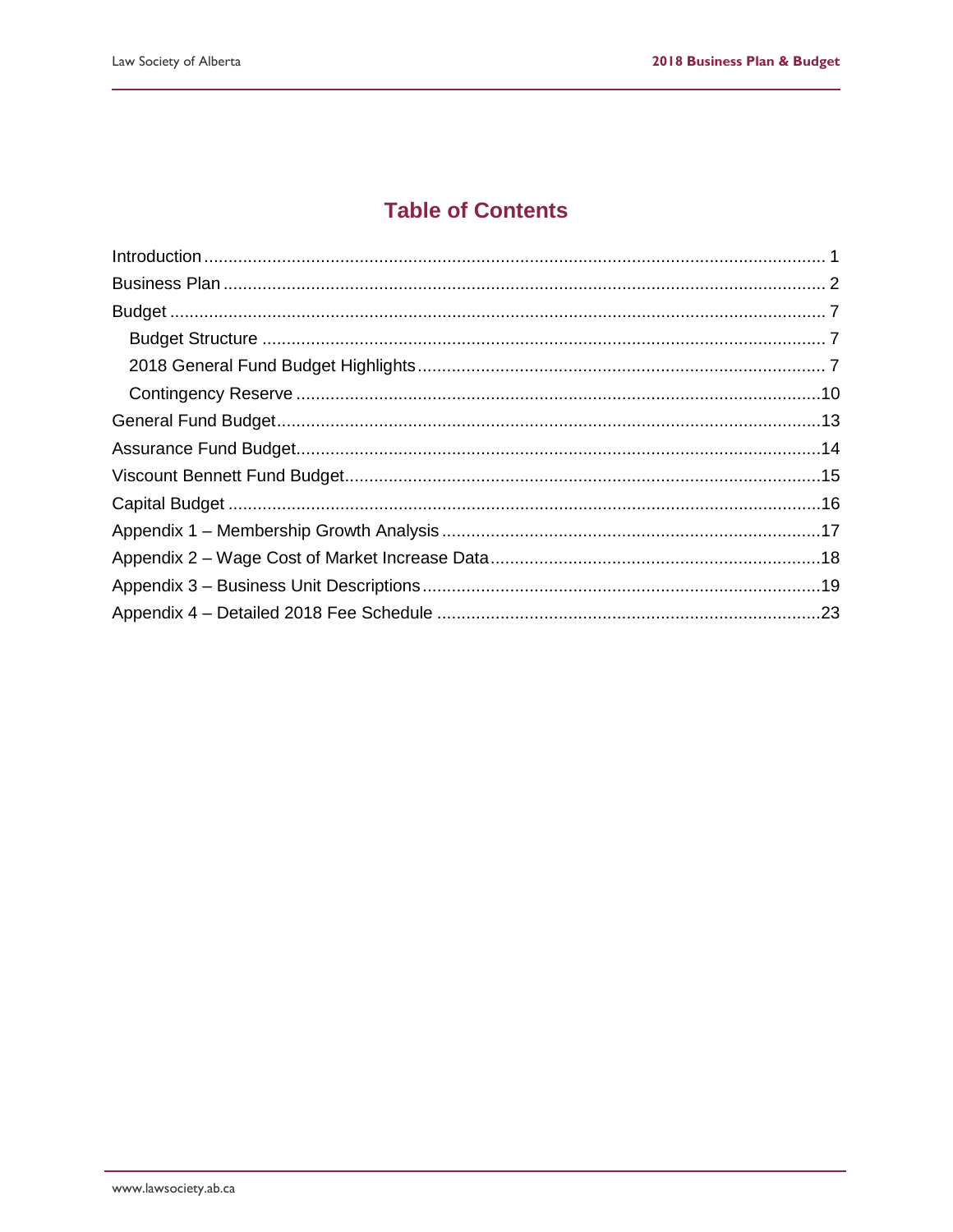# <span id="page-2-0"></span>**Introduction**

The Business Plan and Budget<sup>[1](#page-2-1)</sup> contained in this document represents management's plan and funding proposal to carry out the second year of the 2017 - 2019 Strategic Plan. The Business Plan describes the focus of Law Society activities in 2018 in alignment with the Strategic Plan and an overview of how the core functional areas of the Law Society accomplish and support our regulatory work. The draft budget is driven by the Business Plan and represents the financial requirements to perform the work outlined in the Plan.

As contemplated in the Strategic Plan, we are maturing as a regulator. While this journey never really ends, we have made great strides in recent years in becoming more proactive and innovative in our regulatory approach. A revised *Legal Profession Act* will open more doors for us to encourage innovation in the delivery of legal services while continuing to effectively protect the public interest. Investments in our business systems in recent years have allowed us to provide services to the public and lawyers in a much more efficient and responsive manner and capture data for making more informed strategic decisions.

We are in good shape organizationally and financially to address future challenges and opportunities to the end of the current strategic planning cycle and beyond. The 2018 financial plan reflects a robust Contingency Reserve. While this Reserve mitigates the immediate need for increased fees, we are facing three major capital requirements in the next two to five years that will require significant capital investment:

- 1. The revitalization and restructuring of the bar admission program Canadian Centre for Professional Legal Education (CPLED);
- 2. The relocation of the Law Society's office premises after 2019 with the expiration of our existing lease;
- 3. Possible replacement of our membership database our core business and regulatory application; and

The document that follows describes the initiatives we plan to undertake and resources required in 2018 to successfully move along the path set out in the 2017 - 2019 Strategic Plan. Further discussion about management's recommendations with respect to the Reserve is also included in this document.

<span id="page-2-1"></span> $1$  This plan does not include the indemnity program. The 2018 business plans and budgets for Alberta Lawyers Insurance Association (ALIA) and Alberta Lawyers' Insurance Exchange (ALIEX) will be approved by the ALIEX Advisory Board.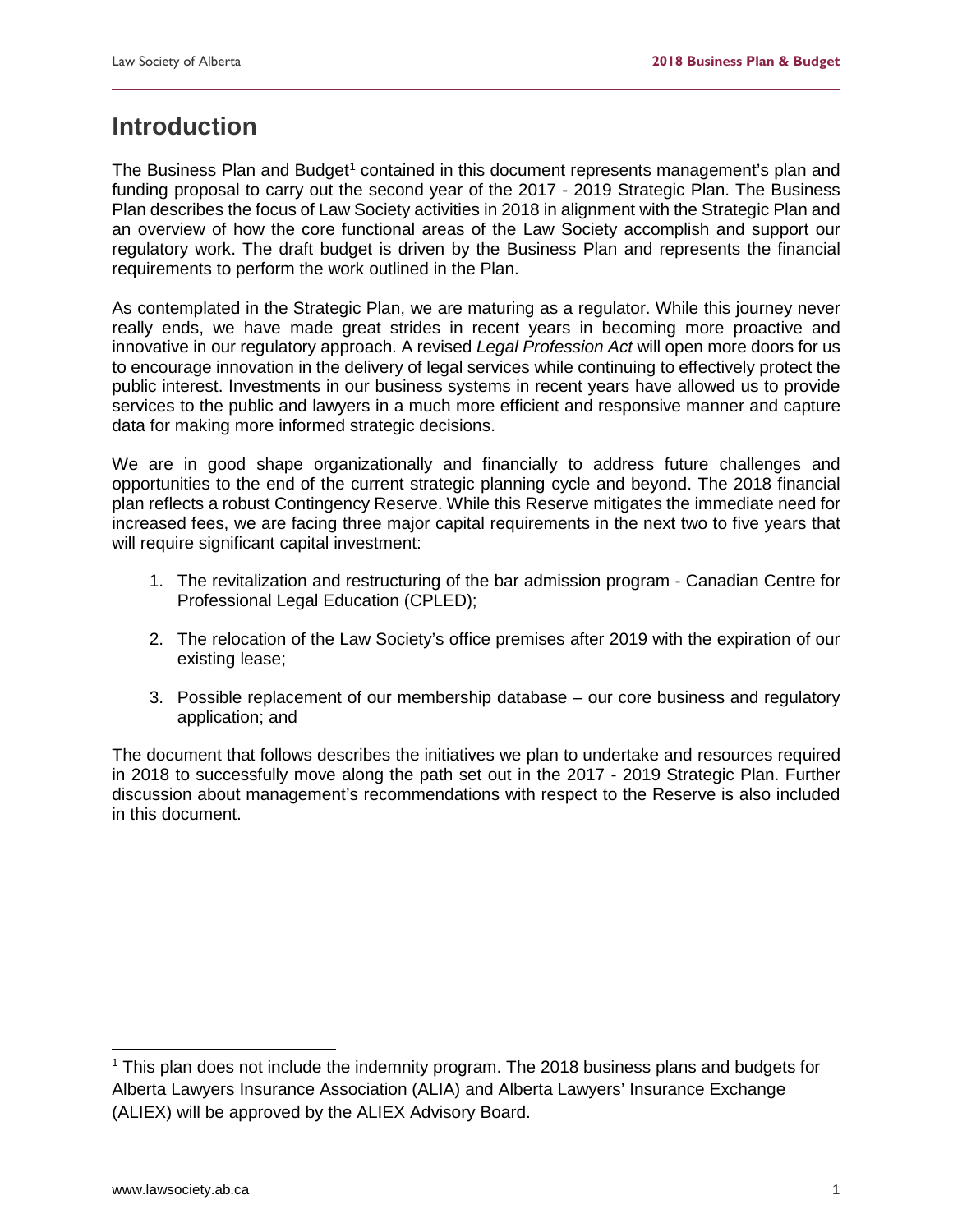# <span id="page-3-0"></span>**Business Plan**

The Business Plan is the vehicle through which the Strategic Plan adopted by the Benchers is converted into practical work. It takes the aspirations in the Strategic Plan, turns them into concrete plans to be implemented, and uses those plans as the foundation for the budget.

The Law Society Comprehensive Governance Plan includes this process diagram:

# **Law Society Planning Cycle**



In formulating the Business Plan, we considered the aspirations in the Strategic Plan. Because one of the Law Society's strategic goals is to be a model regulator, we also considered what is taking place in the world of professional regulation. We can then test our planned work against the work being carried out by leading regulators in Canada and the rest of the world to determine if we are achieving the aspirational goal of being a model regulator.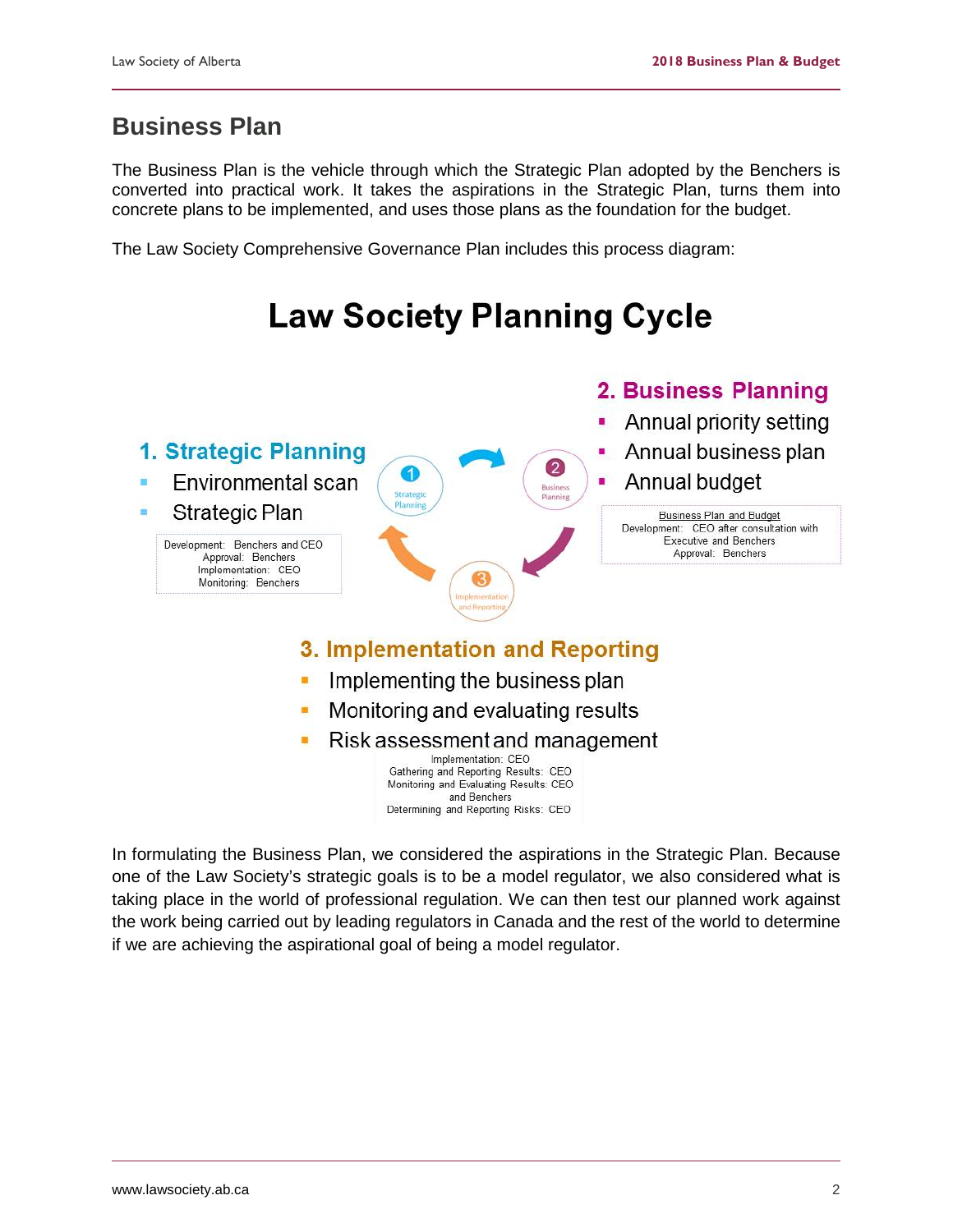The Business Plan describes the proposed new or developmental work to be carried out in 2018, in addition to the continuing work of delivering all our core programs. We will also respond to emergent situations as they arise.

The following three key themes and the underlying areas of activity arose from our business planning process leading up to the development of the budget:

### **1. Become a more sophisticated and nuanced regulator:**

- a. Intensify our efforts to become more proactive in our regulatory approach including expanded support for loss prevention initiatives in the indemnity program;
- b. Work closely with the Government of Alberta to secure changes to the *Legal Profession Act* and begin the process to implement requisite changes to the Rules;
- c. Continue to explore ways to reconceptualise how we regulate to facilitate innovation in the delivery of legal services;
- d. Continue to engage with lawyers about issues of importance to them and the future of the profession; and
- e. Further enhance our trust safety program to better manage risk to the public and by providing more support to lawyers in the safe operation of their trust accounts.

### **2. Become more resourceful and efficient in how we manage our regulatory work:**

- a. Continue to improve our ability to make decisions based on sound data through enhancements to our business processes and technology infrastructure;
- b. Reduce complexity in our regulatory and related processes to further rationalize our cost structure and to enhance our responsiveness;
- c. Implement planned changes to our customer service delivery model to better meet the service expectations of our external and internal customers; and
- d. Further examine our traditional revenue model, particularly with respect to reduced fees for lawyers who practice on a part time basis.
- **3. Execute the following special projects that will support the aspirations of the Strategic Plan:**
	- a. In collaboration with our Manitoba and Saskatchewan Law Society partners, carry on the work started in 2017 to redesign CPLED;
	- b. Continue with initiatives to address the recommendations of the Truth and Reconciliation Commission; and
	- c. Continue to take steps necessary to facilitate the ultimate wind up of the legacy Assurance Fund.

The table on the following page depicts how the above 2018 Business Plan themes support the achievement of the 2017 - 2019 Strategic Plan.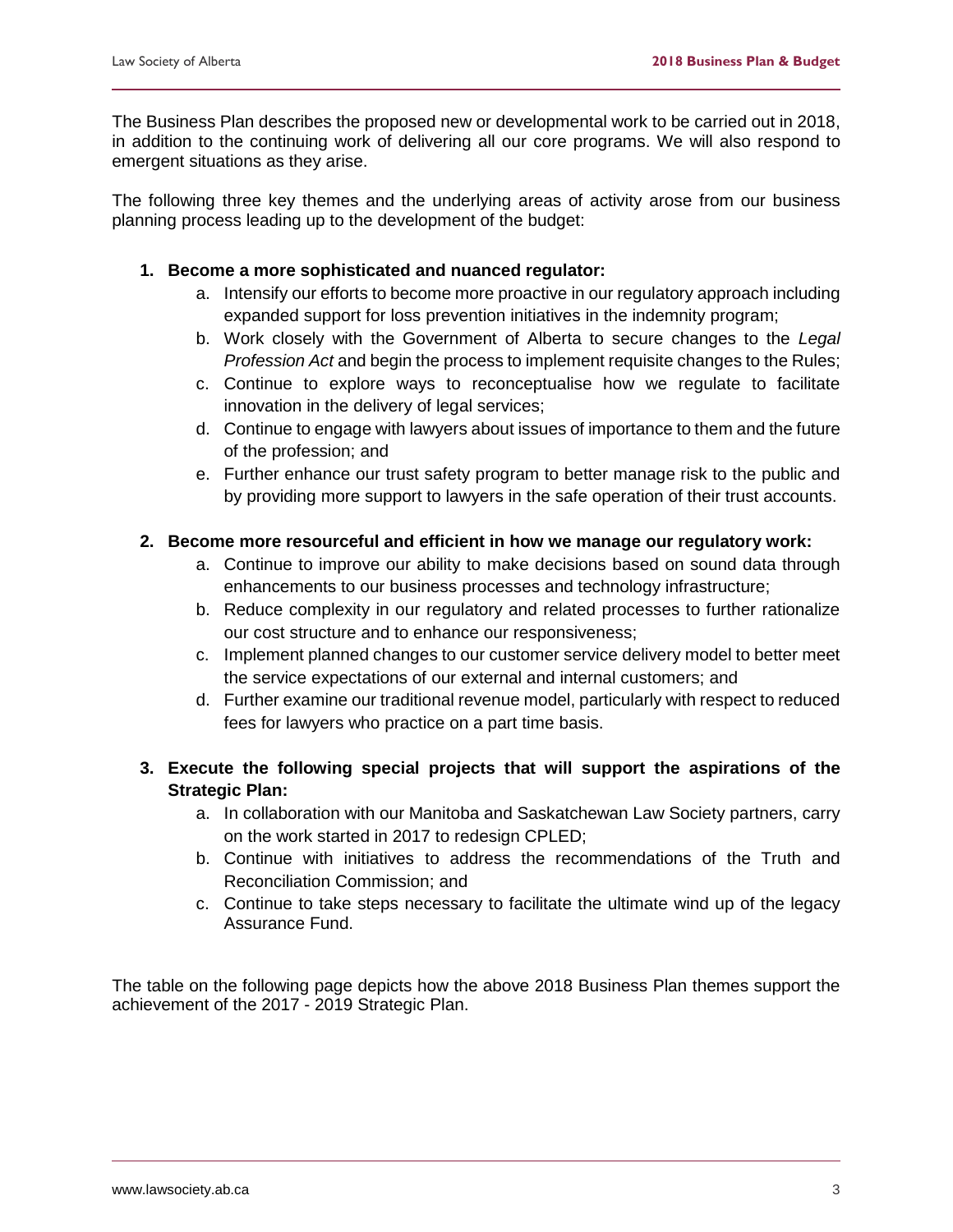| 2018 Business<br><b>Plan Focus</b>                    |                        |                           | 2017 - 2019 Strategic Goals                        |                         |
|-------------------------------------------------------|------------------------|---------------------------|----------------------------------------------------|-------------------------|
|                                                       | <b>Model Regulator</b> | Stakeholder<br>Confidence | Access to<br>Justice and the<br><b>Rule of Law</b> | Governance &<br>Culture |
| 1. More<br>sophisticated<br>and nuanced<br>regulator  |                        |                           |                                                    |                         |
| 2. More<br>resourceful and<br>efficient<br>management |                        |                           |                                                    |                         |
| 3. Special<br>projects                                |                        |                           |                                                    |                         |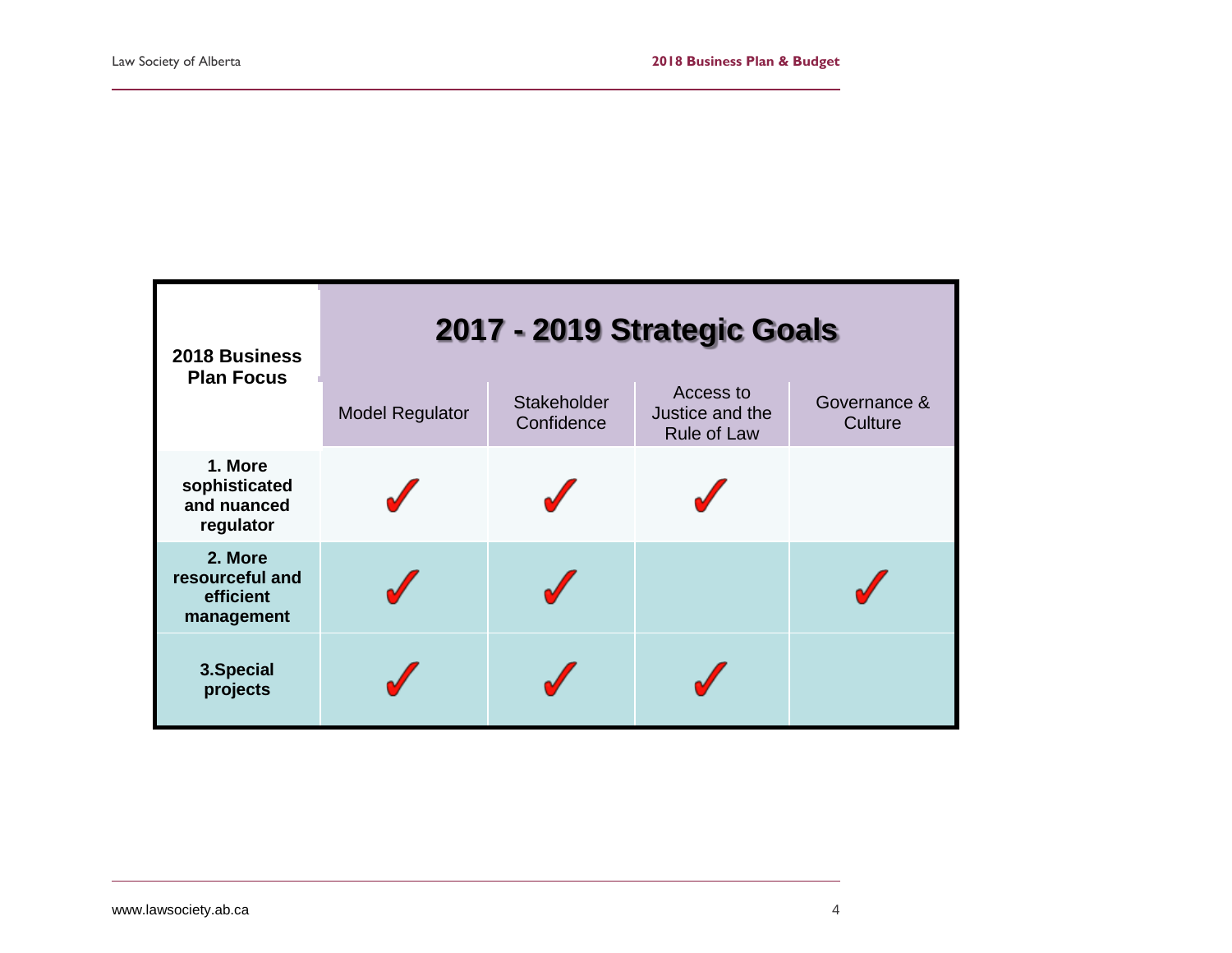# **The Budget**

The budget pursues the initiatives outlined above – both the strategic and statutory ones – within a context in which we recognize our continuing need to balance our obligation to be the steward of the funds raised through lawyer fees and our obligation to protect the public interest. This year's budget preparation began with developing a business plan, which forms the foundation for this budget.

In organizing the business plan, we broke down our work into four core areas of the Law Society:

### **1. Regulation**

Regulation consists of our Membership, Counsel & Conduct, Investigations, Trust Safety and Custodianship teams.

The Membership team deals with all aspects of applications for entry into the profession and for Professional Corporations and Limited Liability Partnerships. This team also deals with all changes in membership and annual renewals. The bar admission program (CPLED) is funded through this department.

The Investigations and Counsel & Conduct teams work in concert to review, resolve (where possible), and investigate complaints, refer matters to Practice Management where appropriate, and prosecute when necessary. The Counsel team provides corporate counsel support to the Law Society and ALIA. In addition to dealing with lawyer conduct complaints, our investigative team supports our Early Intervention, Trust Safety and Membership units. Investigators also support in the examination of trust misappropriation claims under the Trust Safety Insurance program administered through ALIA and ALIEX.

Our Trust Safety team supports lawyers in the proper management of client trust accounts and operates a trust audit program to mitigate the risk of misappropriation of trust funds.

The Custodianship unit protects members of the public in the event their lawyer is unable or not allowed to continue the practice of law.

### **2. Professionalism and Policy**

This core area bundles together all of our proactive programs that support the professional work of lawyers, including Continuing Professional Development (CPD), early intervention, practice advice, practice management, pro bono, law libraries, Assist, CanLII, equity ombudsperson, and equity programs. Policy development work is also centered in this core area.

#### **3. Governance**

Governance includes our Secretariat and Governance teams designed to support the Benchers and the ALIEX Advisory Board.

### **4. Organizational Support**

This core area provides the supports necessary to carry out all our regulatory work including Accounting, Communications, Office Services, Business Technology, Information Management, Human Resources, and the Tribunals Office.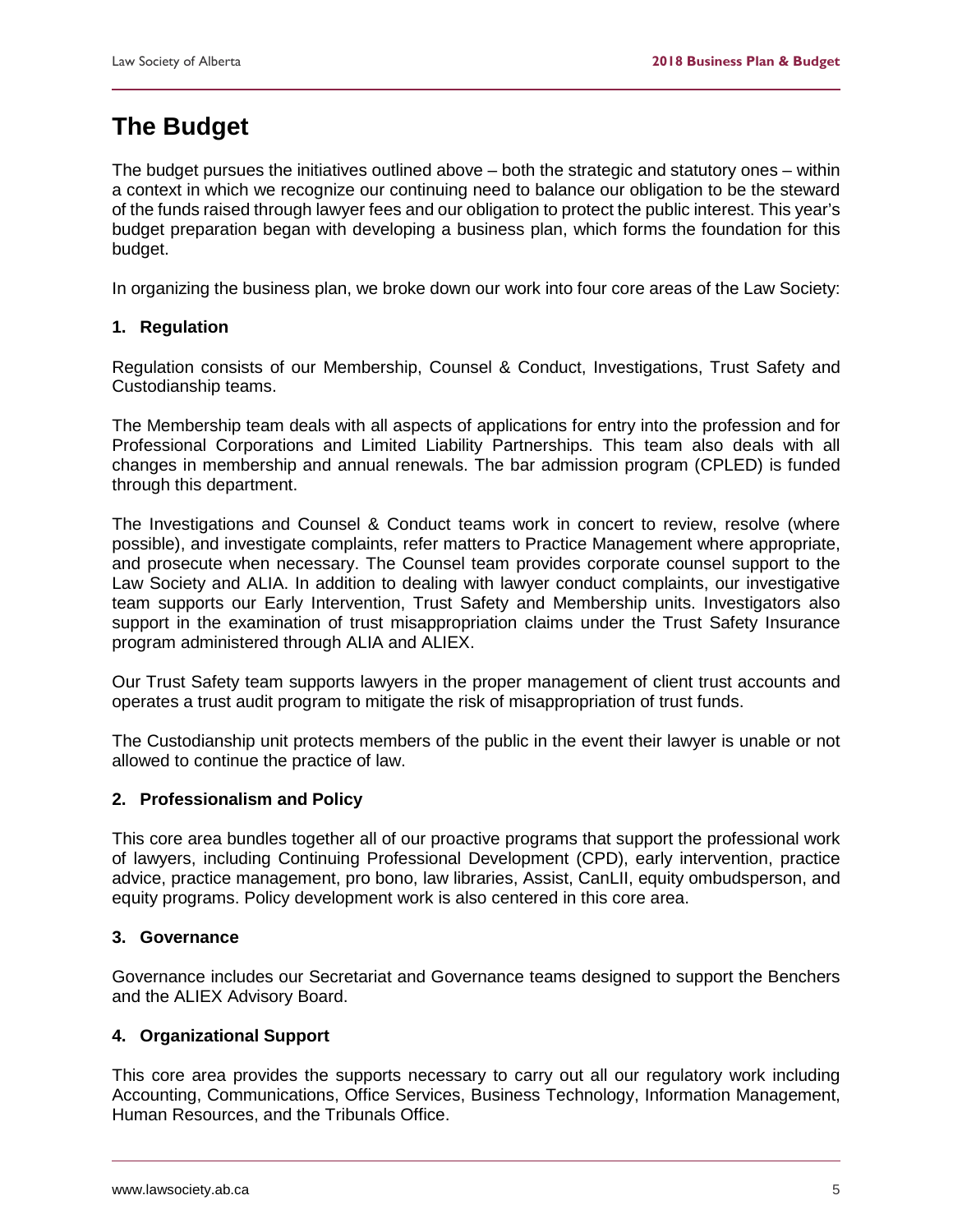Please refer to Appendix 3 for more information on the business units contained in each core area.

### **Budget Resource Allocation**

While we organize our work in the above areas, the following chart illustrates where our budget resources are focused. In this analysis, organizational support costs are allocated to each of these activity areas based on relative cost.



### **Staff Resource Allocation**

The 2018 budget provides for 120 Full-Time Equivalent (FTE) staff relative to 124 in 2017.

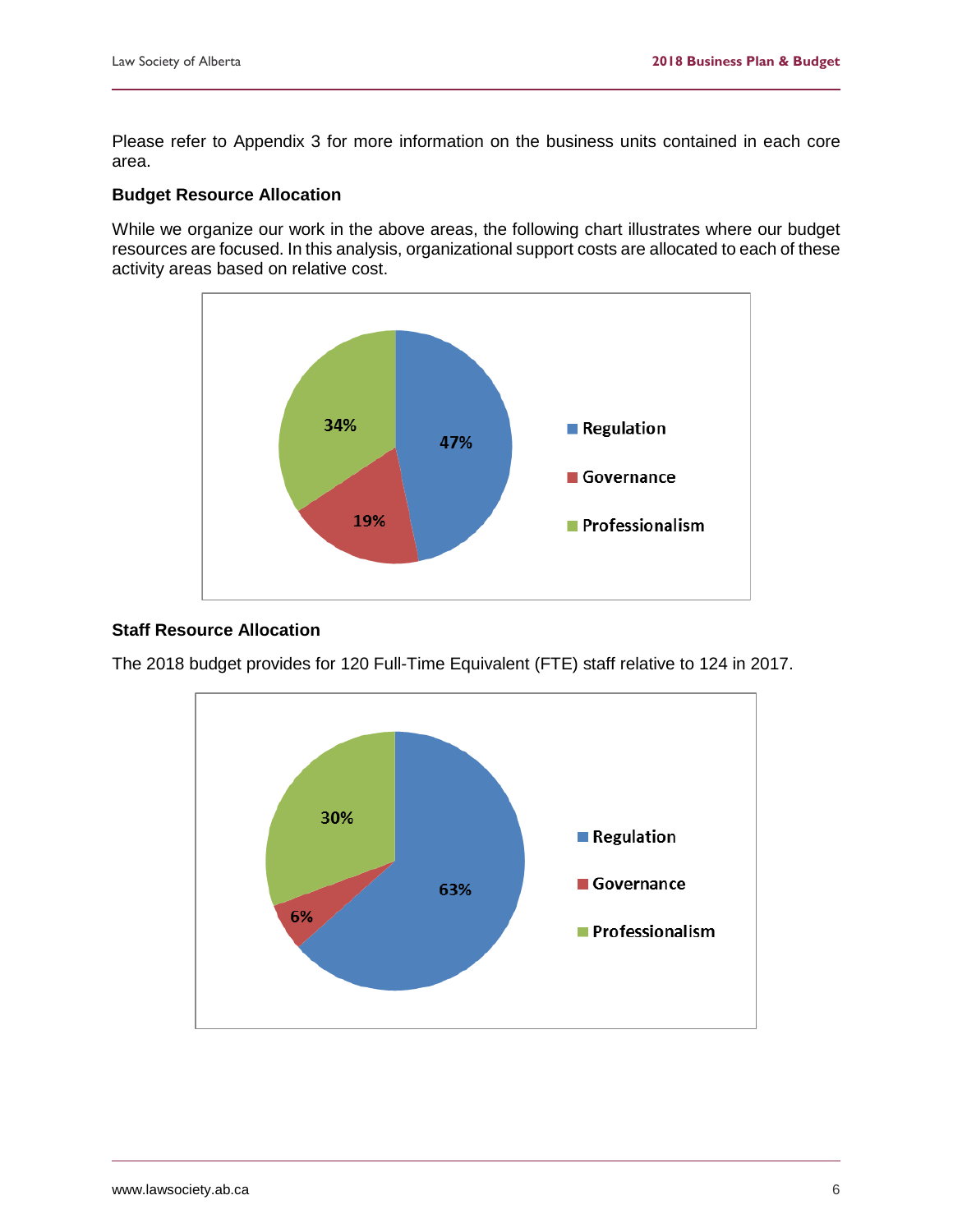# <span id="page-8-0"></span>**Budget**

# <span id="page-8-1"></span>**Budget Structure**

The Law Society budget includes three operating funds and a capital budget:

- The **General Fund**, which covers the general operating costs of the regulatory function and other work of the Law Society;
- The **Assurance Fund**, which covers the costs of compensating clients and others who are the victims of trust defalcations occurring prior to July 1, 2014 (claims for trust defalcations occurring after July 1, 2014 are covered under the Trust Safety Insurance program in ALIA/ALIEX);
- The **Viscount Bennett Fund**, a donated sum, the income from which funds scholarships for law graduates, articling students, and Alberta lawyers pursuing post-graduate legal studies; and,
- The **Capital Budget,** which funds investments in assets with an economic life over one year including business technology items, leasehold improvements, and furniture.

In discussing the budget structure, we refer to:

- **Budget 2018** which means the fiscal year beginning January 1, 2018 and ending December 31, 2018;
- **Budget 2017** which means the fiscal year beginning January 1, 2017 and ending at December 31, 2017; and,
- **Forecast 2017** which is our forecast of revenue and expenses for the fiscal year beginning January 1, 2017 and ending December 31, 2017 based on management's current estimate of anticipated results to December 31, 2017.

# <span id="page-8-2"></span>**2018 General Fund Budget Highlights**

The General Fund budget included in the following pages reflects an operating surplus of \$209,000 (2017 - \$148,000).

Practice Fee revenue reflects a fee unchanged from 2017 at \$2,600 per active lawyer (please refer to Appendix 4 for a full listing of fees). The growth in revenue of \$524,000 reflects an assumed rate of growth in active lawyers of 2.2% based on the average growth rate in active lawyers over the last five years. This growth rate is depicted in Appendix 2.

The General Fund budget includes management fee revenue of \$3,852,000 – an increase of \$360,000 from 2017. The management fee has two components:

# **1. ALIA - \$3,696,000 (2017 - \$3,348,000)**

The Law Society provides several services and facilities to its wholly-owned subsidiary, ALIA, including office space, accounting, information technology, human resources and governance support. The cost of these facilities and services is recovered through the management fee based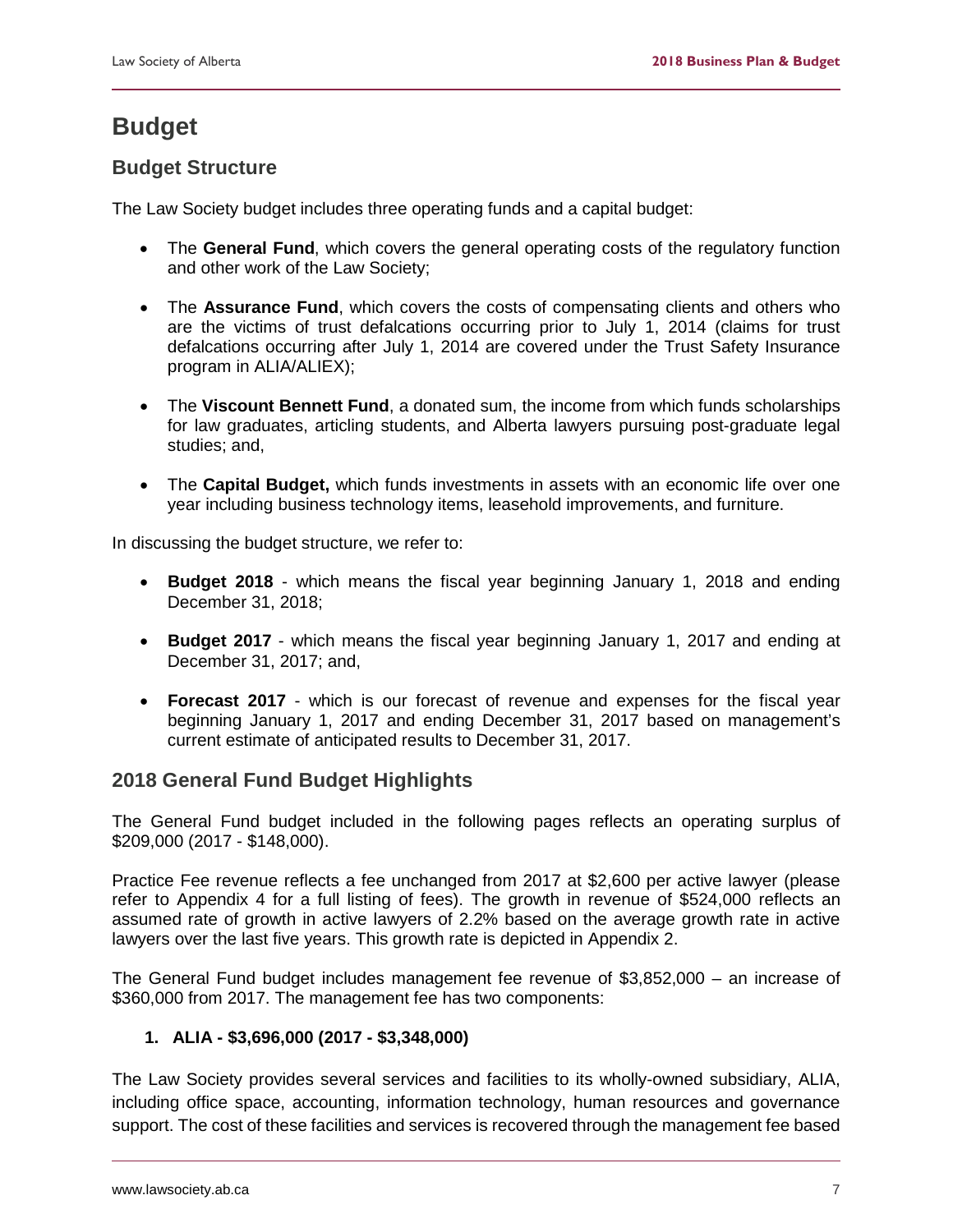on approximations of actual use of these services by ALIA. The fee also includes a provision for loss prevention services provided to the indemnity program through the Law Society's proactive Early Intervention and Practice Management programs. Management estimates that if ALIA sourced these services independently, the cost would be significantly higher. The management fee is accounted for in the budgeted operating costs of ALIA and is factored into the determination of the annual insurance levy paid by Alberta lawyers in private practice.

### **2. Assurance Fund - \$156,000 (2017 - \$144,000)**

The cost of misappropriation claims and related activities is budgeted in the Assurance Fund. The cost of the Law Society's Investigations team is budgeted in the General Fund. A portion of that team's time is spent investigating trust misappropriation claims. Consequently, the General Fund budget includes management fee revenue charged to the Assurance Fund to recover the estimated portion of investigation costs dedicated to trust fund misappropriation claims. A corresponding amount is reflected in the Assurance Fund operating expense budget entitled "Administration".

General Fund budgeted operating expenses reflect an increase of \$785,000 (or 2.6%) from the 2017 budget. The major components of this increase are:

### **1. Increases in staff compensation levels - \$368,000**

We anticipate an increase in overall compensation levels by 2% in early 2018 to keep pace with the Alberta labour market as wage levels are trending upwards in the latter half of 2017 (please refer to Appendix 2). The 2018 budget also reflects planned increases to keep some of our roles competitive within the labour market.

### **2. Net staff increases - \$92,000**

Excluding the Trust Safety area as explained in the next section, we plan to add 5 new FTE's offset by the elimination of 4 FTE's. The new roles<sup>[2](#page-9-0)</sup> that are designed to support the business plan focus described earlier in this document are:

- An Indigenous Liaison to support our work in addressing the recommendations of the Truth and Reconciliation Commission.
- A new Counsel and Customer Service role to increase our capacity in the Membership department with respect to customer service. The Counsel role will absorb the work related to legal aspects of Membership transactions currently handled by the Membership Manager. The addition of these two new roles is designed to build greater organizational capacity to better improve business processes and customer service for lawyers and the public.
- An additional FTE to support the governance requirements of the Law Society and ALIEX Advisory Board.
- A manager role in Professionalism and Policy In the last 2.5 years our Policy team has made tremendous progress and has been able to effectively steward many needed proactive policy initiatives through to approval. We are now at the stage of development

<span id="page-9-0"></span> $2$  Some new roles are partial FTE's as they may be filled part way through 2018.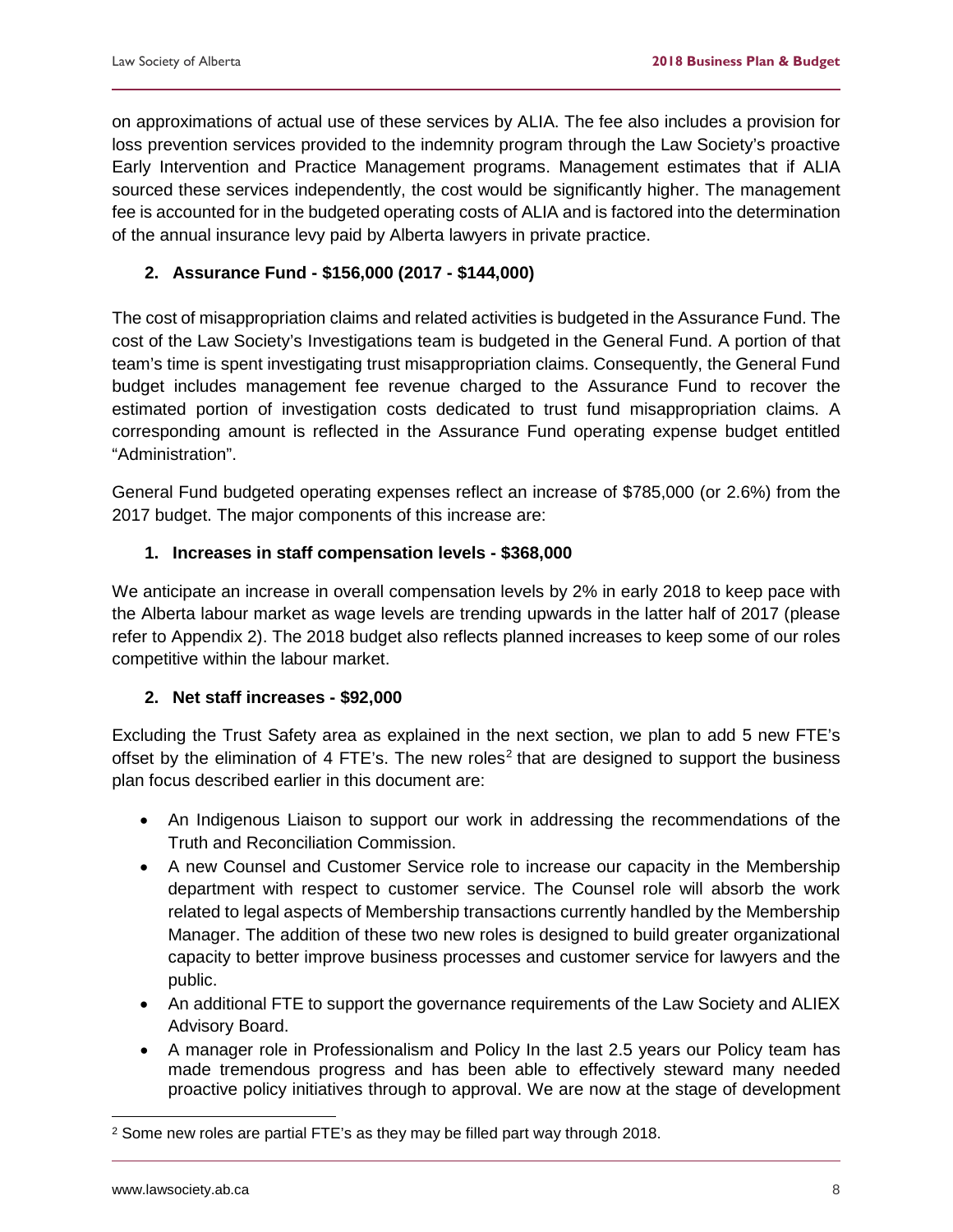in the policy work that we need to re-visit our organizational structure as well as our policy processes to ensure we are set up to tackle the many issues that are currently in front of us and will continue to be in the coming years. The increasing complexity and volume of policy matters necessitates the hands-on support of a direct manager to ensure that proper triage and approval processes are followed and the quality of policy work remains high.

• One additional administrative assistant role to support the expanding work of the Early Intervention program.

### **3. Trust Safety - \$469,700**

The 2017 Trust Safety budget included funding for 17 FTE's with a small provision for contract services. While the total budget for this area was adequate to fund our Trust Safety operations, we were uncertain as to the mix of contract services relative to full time staff that we would deploy through the year at the time the budget was drafted. With the arrival of the new Trust Safety manager in the last quarter of 2016, 2017 was a building year for this department. We utilized the outsourced services of Deloitte to support our trust audit and data analytics functions in place of 10 of the 17 budgeted FTE's. The plan for 2018 is to bring the field trust audit work in-house (five FTE's) and continue to outsource the data analytics function. The combined resource requirement for staff and outsourced services for Trust Safety has increased by \$219,700 from 2017 to 2018. Also, we provided \$250,000 in funding for the development and implementation of field audit and analytics software to enhance the effectiveness of our audit process and to provide better reporting tools. This increase is designed to ensure that our trust safety monitoring activities adequately address the risk to the public of trust misappropriation.

# **4.** *Legal Profession Act* **(LPA) initiative - \$100,000**

The LPA initiative commenced in the latter half of 2017 when the Government of Alberta expressed a desire to work with the Law Society to modernize the *Act.* This work was not anticipated in the 2017 budget. To see this work to a successful conclusion, the 2018 budget includes funding for activities including consultations with the profession, Bencher and staff travel, communications and legislative drafting consultants.

### **5. Technology enhancements- \$110,000**

Our technology costs will increase due to anticipated increases in the cost of outsourced services to manage our computer systems environment and the introduction of an outsourced Human Resources Information System in 2017.

The above budget increases have been offset by planned reductions in spending on contractors (primarily in the Counsel and Conduct area) and a decrease in computer equipment amortization expense.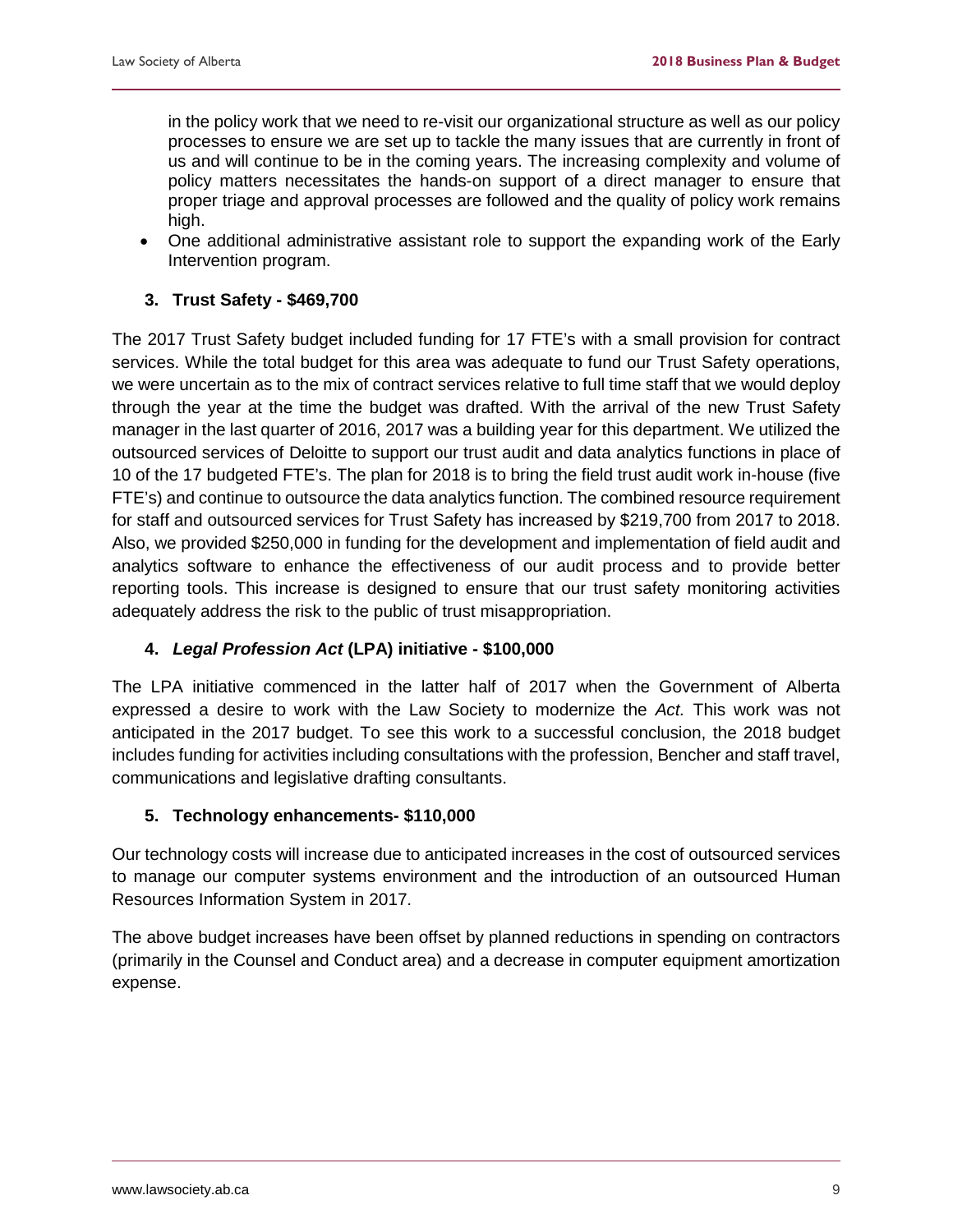Other assumptions reflected in the draft budget include:

- 1. While we are actively pursuing a sub-tenant for our Edmonton office premises, this draft budget assumes no cost recovery on this space through a sub-lease.
- 2. The cost of changes to the CPLED program and structure are not included in the 2018 General Fund operating or capital budget. Pending further discussions with the Benchers, the Law Society's share of the design and start-up costs of the renewed program can be funded from the Contingency Reserve in the General Fund (as described in the following section). These costs may ultimately be recovered through student tuition fees over several years of delivering the new program.
- 3. Unrealized gains or losses on changes in the market value of investments related to the Assurance and Viscount Bennett funds have not been budgeted for as these amounts are virtually impossible to predict and are non-cash items by nature.
- 4. The Assurance Fund budget reflects no provision for claims. At this point in time and as we wind up the legacy Assurance Fund, it is unlikely that we will receive new claims for trust misappropriations that occurred prior to July 1, 2014 (the date the fund was closed with subsequent claims addressed under the Trust Safety Insurance program in ALIA/ALIEX). All existing claims have been provided for in previous years' provisions.

Summary budgets for the General, Assurance and Viscount Bennett Funds are included below.

### <span id="page-11-0"></span>**Contingency Reserve**

The Law Society maintains a Contingency Reserve (the Reserve) in the General Fund of between \$2.5 and \$5 million. This Reserve represents between one to two months of annual operating costs. The Reserve is designed to fund unanticipated costs or major projects without the need to significantly increase fees in a given year. The projected level of the Reserve is an important consideration in the setting of the Practice Fee through the annual budget process.

As outlined in the table below, the Reserve is projected to exceed the top of our target range by about \$2.0 million based on the draft 2018 budget and the 2017 forecast for the General Fund. The excess in the reserve has arisen through lower that anticipated spending in 2016 and 2017.

|                     | Rounded to the nearest \$1,000 |                       |    |                         |     |                       |  |  |
|---------------------|--------------------------------|-----------------------|----|-------------------------|-----|-----------------------|--|--|
|                     |                                | <b>Budget</b><br>2018 |    | <b>Forecast</b><br>2017 |     | <b>Actual</b><br>2016 |  |  |
| Unrestricted funds  | \$                             | 552 \$                |    | 91                      | \$  | (1,791)               |  |  |
| Deferred revenue    |                                | 6,378                 |    | 6,235                   |     | 5,901                 |  |  |
| Contingency reserve |                                | 6,930                 | \$ | 6,326                   | \$. | 4,110                 |  |  |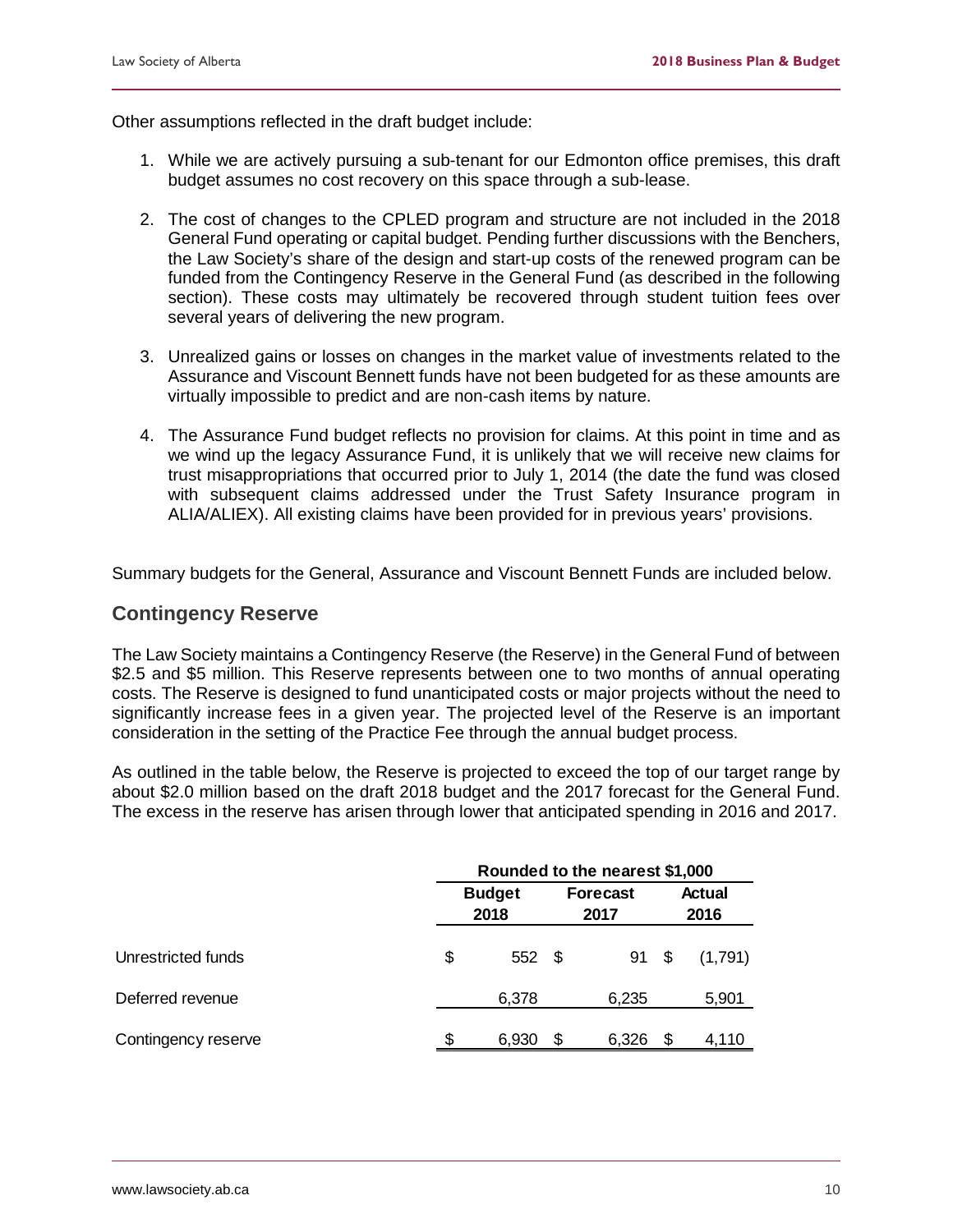There are two fundamental options to address the excess reserve:

- 1. Reduce the Practice Fee and run operating deficits in the General Fund over time to reduce the Reserve below \$5 million; or
- 2. Retain some or all the Reserve to fund major projects that are anticipated and relatively certain over the next two to five-year planning horizon.

The Law Society is facing three major, non-recurring capital intensive initiatives over the next few years:

### **1. CPLED redesign**

Initial projections for the Alberta share of the start-up costs to redesign CPLED are \$1.8 million. While some or all of this amount may be recovered through tuition fees over several years, we will need to initially fund our share of the costs to rebuild the CPLED bar admission program.

### **2. Law Society office premises**

With our Calgary lease expiring at the end of 2019, the organization has the opportunity to relocate and design new premises in a very tenant-friendly commercial real estate market in Calgary. We are in the very early stages of our search, but we estimate our space design and build costs will be between \$2 to \$3 million. Some of this cost could be funded through a landlord's tenant improvement allowance, but that will depend upon the kind of deal we negotiate.

#### **3. Membership data base replacement**

The membership data base is our core business application that stores all regulatory information about lawyers including contact information, conduct and insurance claim history. We anticipate the need to replace it over the next few years. This will be a multi year project and will require significant capital investment.

In addition to the above items, we may need to utilize the Reserve in future years if we introduce reduced fees for lawyers practicing on a part time basis. A fee reduction for this segment of the profession will put upward pressure on the fees of all other lawyers. A draw down on the Reserve could help alleviate this upward pressure.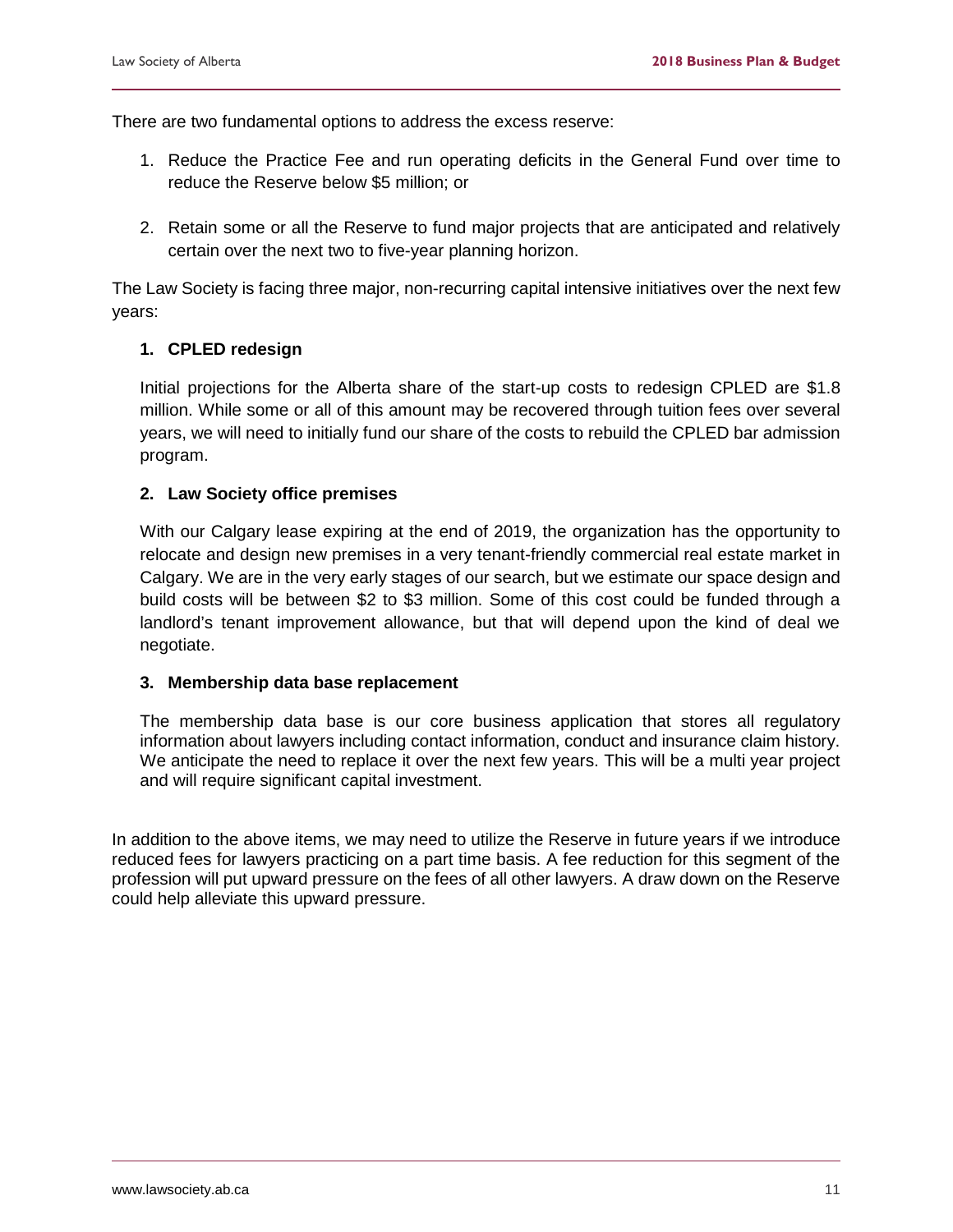The CPLED investment is reasonably certain in terms of amount and timing. Assuming this investment is made in 2018, the potential impact on the Reserve is outlined below:

|                                              | <b>Rounded to</b><br>the nearest<br>\$1,000 |       |  |  |  |  |
|----------------------------------------------|---------------------------------------------|-------|--|--|--|--|
| Contingency Reserve before expected drawdown | S                                           | 6,930 |  |  |  |  |
| <b>Estimated CPLED investment</b>            |                                             | 1,800 |  |  |  |  |
| Contingency Reserve after expected drawdown  | Ж,                                          | 5,130 |  |  |  |  |

Given the above anticipated capital requirements and to maintain the Reserve at a level designed to fund these initiatives, the Practice Fee will remain at \$2,600 for 2018.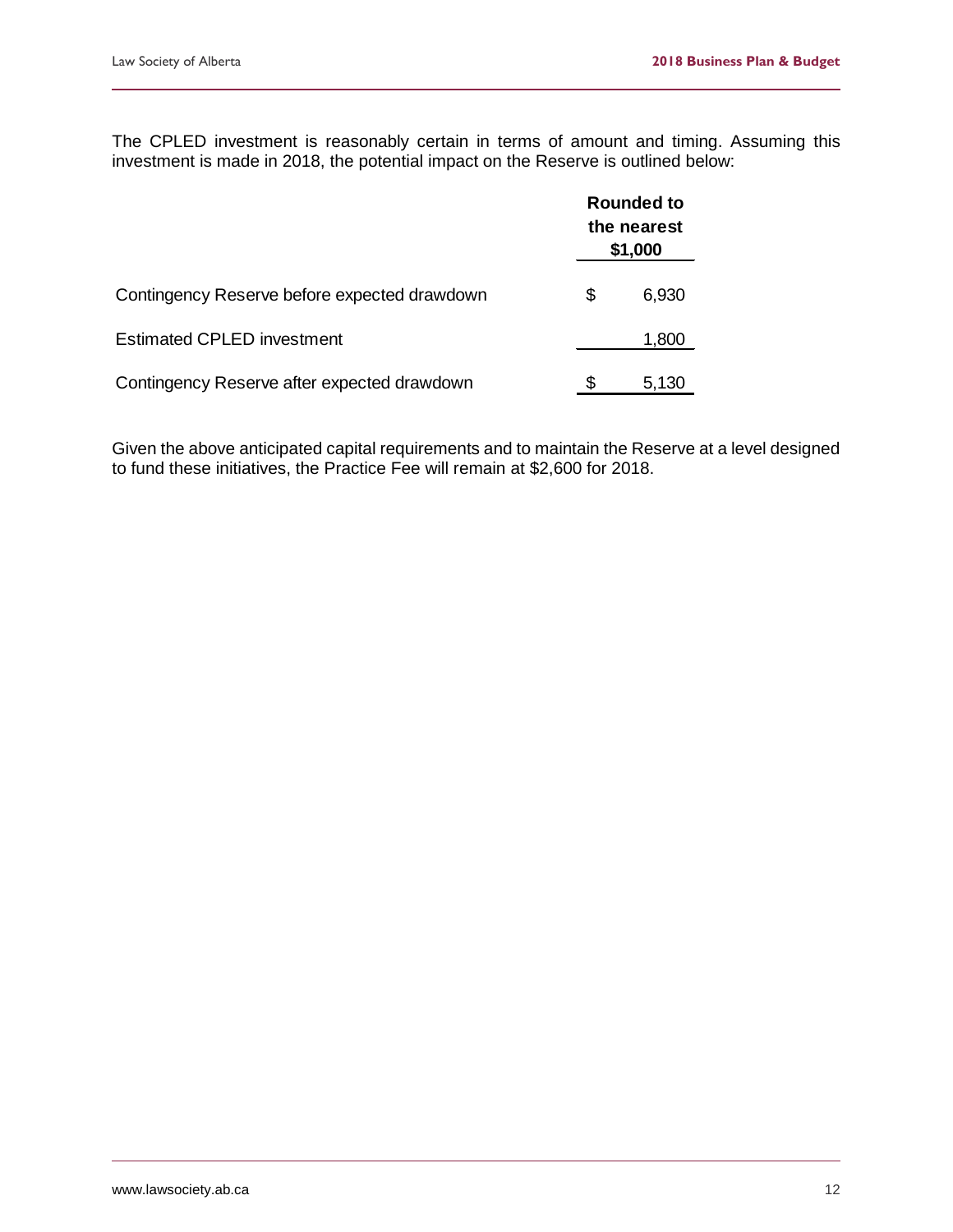# **General Fund Budget**

<span id="page-14-0"></span>

|                            | Rounded to the nearest thousand \$ |                       |    |                         |    |                       |    |                                           |    |                                             |                                             |
|----------------------------|------------------------------------|-----------------------|----|-------------------------|----|-----------------------|----|-------------------------------------------|----|---------------------------------------------|---------------------------------------------|
|                            |                                    | 2018<br><b>Budget</b> |    | 2017<br><b>Forecast</b> |    | 2017<br><b>Budget</b> |    | Variance<br>2018 Budget<br>to 2017 Budget |    | Variance<br>2018 Budget<br>to 2017 Forecast | Variance<br>2017 Forecast<br>to 2017 Budget |
| <b>Revenue</b>             |                                    |                       |    |                         |    |                       |    |                                           |    |                                             |                                             |
| Practice fees              | \$                                 | 27,301                | \$ | 26,809                  | \$ | 26,777                | \$ | 524                                       | \$ | 492                                         | \$<br>32                                    |
| Management fees            |                                    | 3,852                 |    | 3,485                   |    | 3,492                 |    | 360                                       |    | 367                                         | (7)                                         |
| Investment income          |                                    | 95                    |    | 95                      |    | 92                    |    | 3                                         |    |                                             | 3                                           |
| Recovered costs            |                                    | 100                   |    | 100                     |    | 100                   |    |                                           |    |                                             |                                             |
| Other                      |                                    | 100                   |    | 126                     |    | 142                   |    | (42)                                      |    | (26)                                        | (16)                                        |
| <b>Total revenue</b>       |                                    | 31,448                |    | 30,615                  |    | 30,603                |    | 845                                       |    | 833                                         | 12                                          |
| <b>Expenses</b>            |                                    |                       |    |                         |    |                       |    |                                           |    |                                             |                                             |
| Regulation                 |                                    | 10,309                |    | 9,562                   |    | 9,949                 |    | 360                                       |    | 747                                         | (387)                                       |
| Professionalism and Policy |                                    | 6,313                 |    | 5,856                   |    | 6,006                 |    | 307                                       |    | 457                                         | (150)                                       |
| Governance                 |                                    | 2,441                 |    | 2,458                   |    | 2,333                 |    | 108                                       |    | (17)                                        | 125                                         |
| Organizational support     |                                    | 12,176                |    | 11,619                  |    | 12,166                |    | 10                                        |    | 557                                         | (548)                                       |
| <b>Total expenses</b>      |                                    | 31,239                |    | 29,495                  |    | 30,454                |    | 785                                       |    | 1,744                                       | (960)                                       |
| <b>Surplus (Deficit)</b>   | \$                                 | 209                   | \$ | 1,120                   | \$ | 148                   | \$ | 60                                        | \$ | (912)                                       | \$<br>972                                   |
|                            |                                    |                       |    |                         |    |                       |    |                                           |    |                                             |                                             |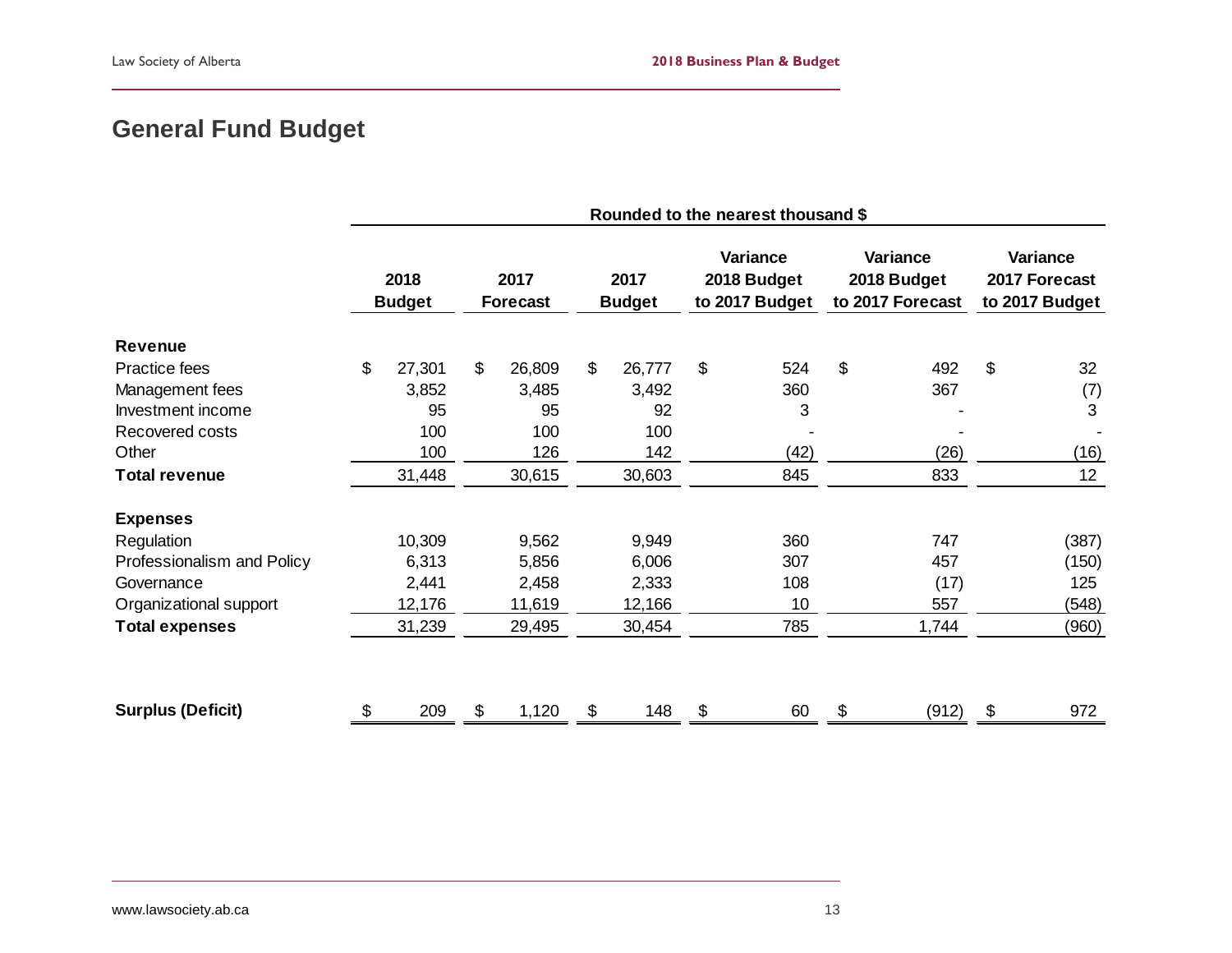# **Assurance Fund Budget**

<span id="page-15-0"></span>

|                          | Rounded to the nearest thousand \$ |                       |            |                         |    |                       |    |                                           |    |                                                    |    |                                             |
|--------------------------|------------------------------------|-----------------------|------------|-------------------------|----|-----------------------|----|-------------------------------------------|----|----------------------------------------------------|----|---------------------------------------------|
|                          |                                    | 2018<br><b>Budget</b> |            | 2017<br><b>Forecast</b> |    | 2017<br><b>Budget</b> |    | Variance<br>2018 Budget<br>to 2017 Budget |    | <b>Variance</b><br>2018 Budget<br>to 2017 Forecast |    | Variance<br>2017 Forecast<br>to 2017 Budget |
| <b>Revenue</b>           |                                    |                       |            |                         |    |                       |    |                                           |    |                                                    |    |                                             |
| Investment income        | \$                                 | 276                   | $\sqrt{3}$ | 366                     | \$ | 201                   | \$ | 75 \$                                     |    | $(90)$ \$                                          |    | 165                                         |
| <b>Expenses</b>          |                                    |                       |            |                         |    |                       |    |                                           |    |                                                    |    |                                             |
| Organizational support   |                                    | 46                    |            | 43                      |    | 46                    |    |                                           |    | 3                                                  |    | (3)                                         |
| Administration           |                                    | 156                   |            | 144                     |    | 144                   |    | 12                                        |    | 12                                                 |    |                                             |
| Counsel                  |                                    |                       |            | 38                      |    | 47                    |    | (47)                                      |    | (38)                                               |    | (9)                                         |
| <b>Total expenses</b>    |                                    | 202                   |            | 225                     |    | 237                   |    | (35)                                      |    | (23)                                               |    | (12)                                        |
| <b>Surplus (Deficit)</b> |                                    | 74                    | \$         | 141                     | \$ | (36)                  | \$ | 110                                       | \$ | (67)                                               | \$ | 177                                         |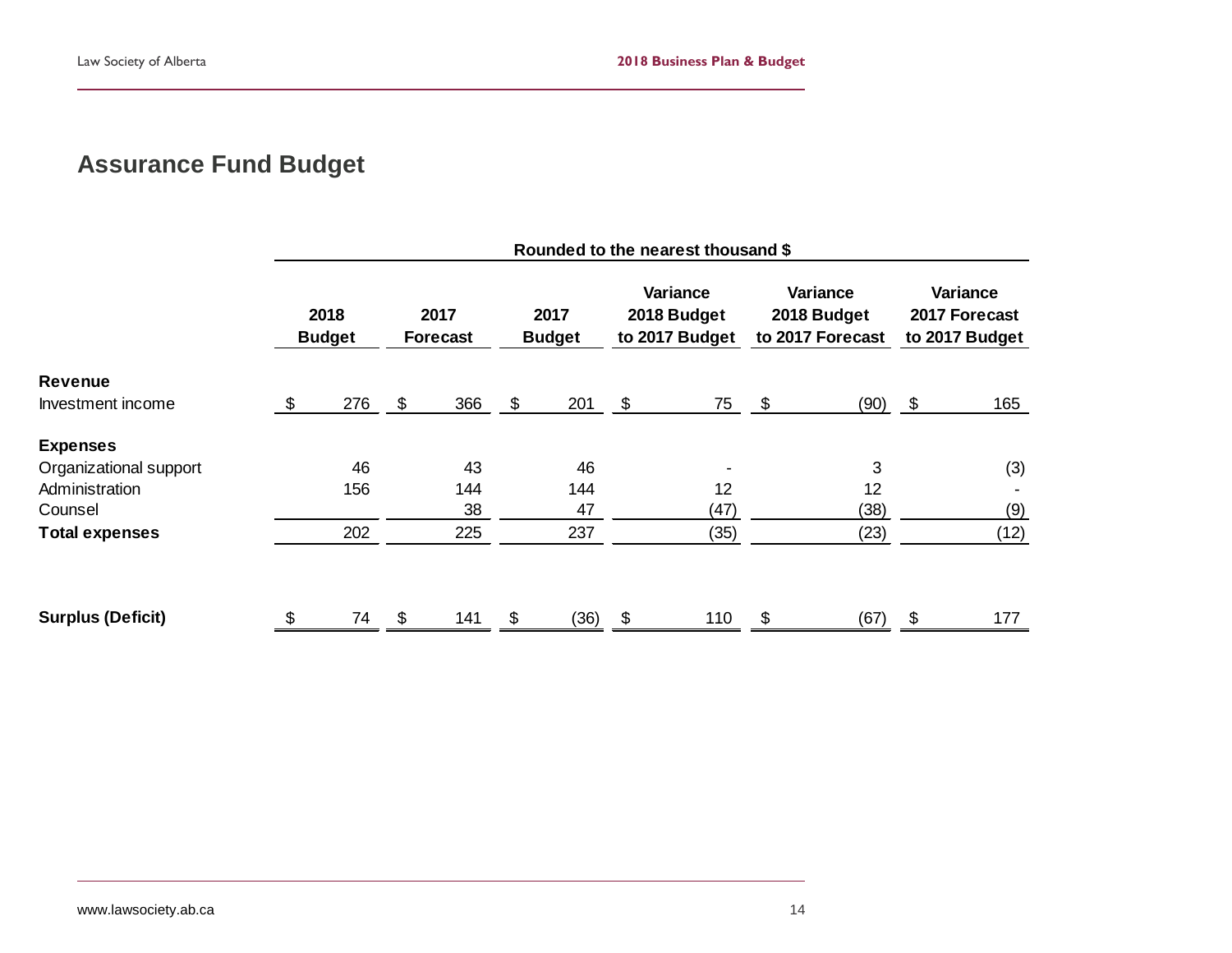# **Viscount Bennett Fund Budget**

<span id="page-16-0"></span>

|                          | Rounded to the nearest thousand \$ |                       |    |                         |    |                       |    |                                           |                                             |    |                                             |
|--------------------------|------------------------------------|-----------------------|----|-------------------------|----|-----------------------|----|-------------------------------------------|---------------------------------------------|----|---------------------------------------------|
|                          |                                    | 2018<br><b>Budget</b> |    | 2017<br><b>Forecast</b> |    | 2017<br><b>Budget</b> |    | Variance<br>2018 Budget<br>to 2017 Budget | Variance<br>2018 Budget<br>to 2017 Forecast |    | Variance<br>2017 Forecast<br>to 2017 Budget |
| Revenue                  |                                    |                       |    |                         |    |                       |    |                                           |                                             |    |                                             |
| Investment income        | - \$                               | 66                    | \$ | 66                      | \$ | 51                    | \$ | 15 <sub>15</sub>                          |                                             | \$ | 15 <sub>15</sub>                            |
| <b>Expenses</b>          |                                    |                       |    |                         |    |                       |    |                                           |                                             |    |                                             |
| Organizational support   |                                    | 5                     |    | 5                       |    | 5                     |    |                                           |                                             |    |                                             |
| Scholarships             |                                    | 40                    |    | 40                      |    | 40                    |    |                                           |                                             |    |                                             |
| <b>Total expenses</b>    |                                    | 45                    |    | 45                      |    | 45                    |    |                                           |                                             |    |                                             |
|                          |                                    |                       |    |                         |    |                       |    |                                           |                                             |    |                                             |
| <b>Surplus (Deficit)</b> |                                    | 21                    | \$ | 21                      | \$ | 6                     |    | 15                                        |                                             |    | 15                                          |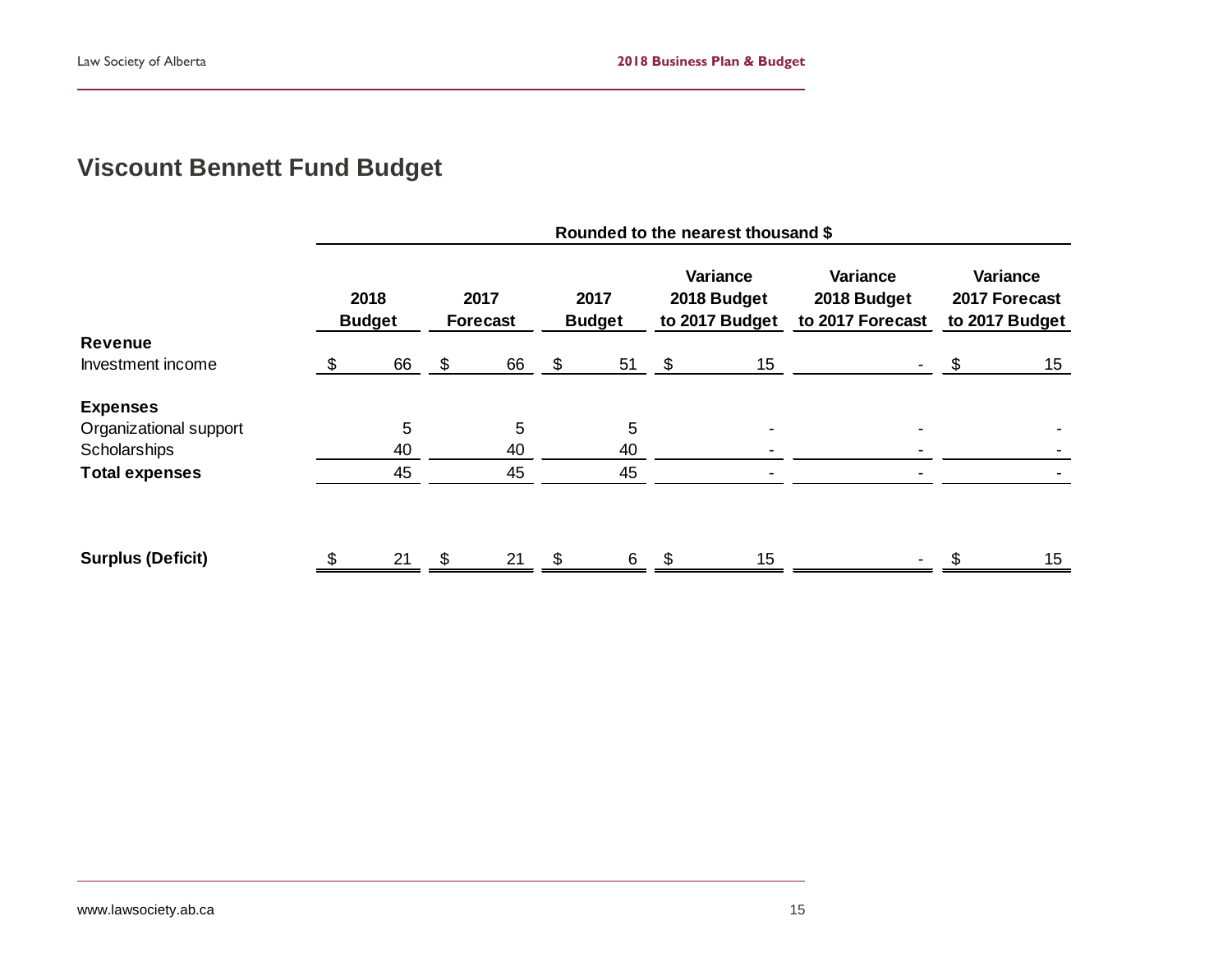# <span id="page-17-0"></span>**Capital Budget**

|                                        |               | Budget 2018 Forecast 2017 Budget 2017 |     |         |
|----------------------------------------|---------------|---------------------------------------|-----|---------|
| <b>Leased premises</b>                 |               |                                       |     |         |
| Furniture and equipment                | \$<br>35,000  | \$<br>45,000                          | \$. | 65,000  |
| Leasehold improvements                 | 200,000       |                                       |     |         |
|                                        | 235,000       | 45,000                                |     | 65,000  |
| <b>Business systems and technology</b> |               |                                       |     |         |
| E-Business                             | 150,000       | 175,000                               |     | 150,000 |
| <b>Enterprise Content Management</b>   | 200,000       | 200,000                               |     | 200,000 |
| Collaborative technologies             |               | 25,000                                |     | 50,000  |
| Equipment refresh and upgrades         | 50,000        | 50,000                                |     | 50,000  |
| Security                               | 50,000        |                                       |     |         |
| Customer service technology upgrades   | 100,000       |                                       |     |         |
|                                        | 550,000       | 450,000                               |     | 450,000 |
|                                        |               |                                       |     |         |
| Adjudicator training program materials | 50,000        | 55,000                                |     | 67,000  |
|                                        |               |                                       |     |         |
|                                        | \$<br>835,000 | \$<br>550,000                         | \$  | 582,000 |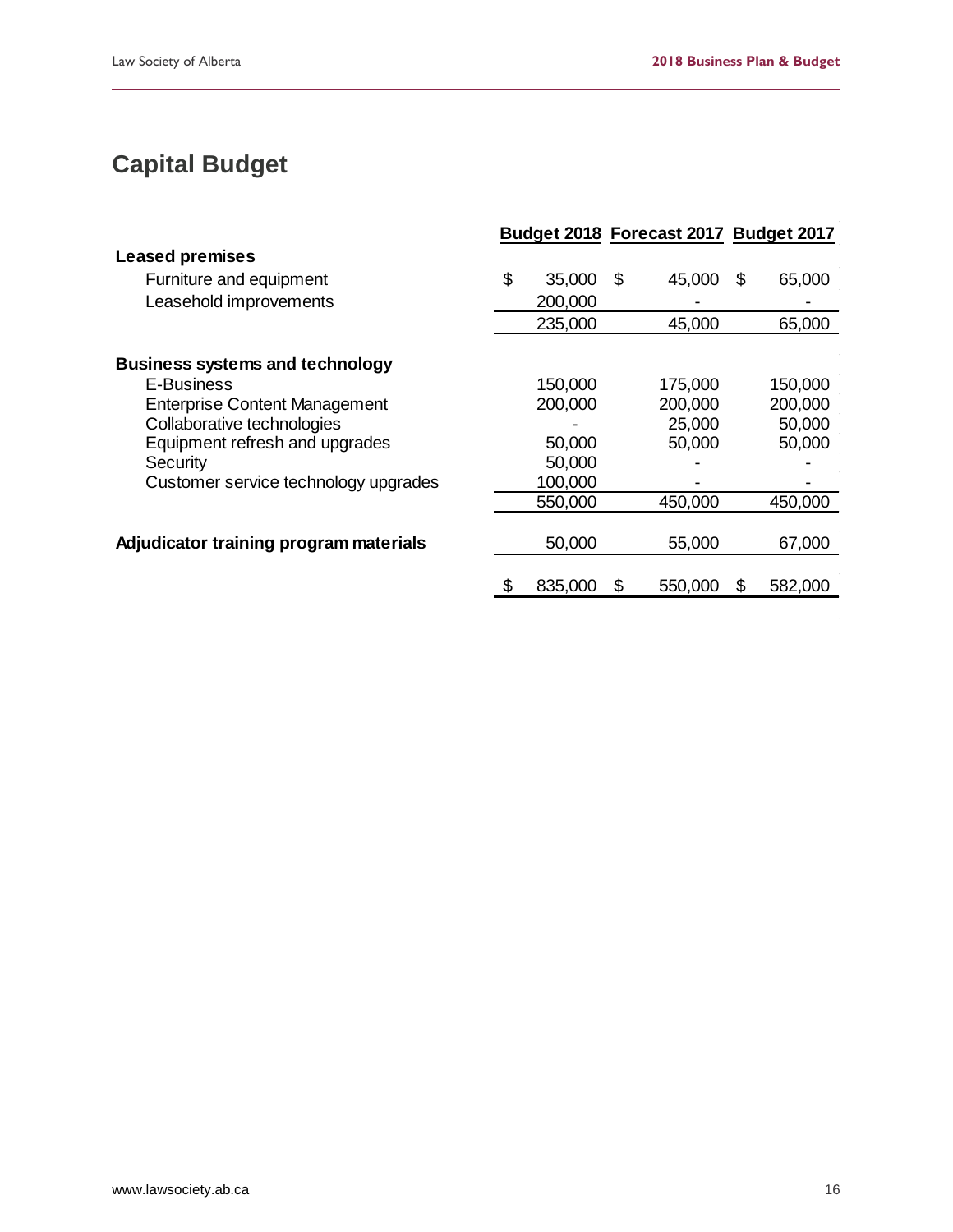

# <span id="page-18-0"></span>**Appendix 1 – Membership Growth Analysis**

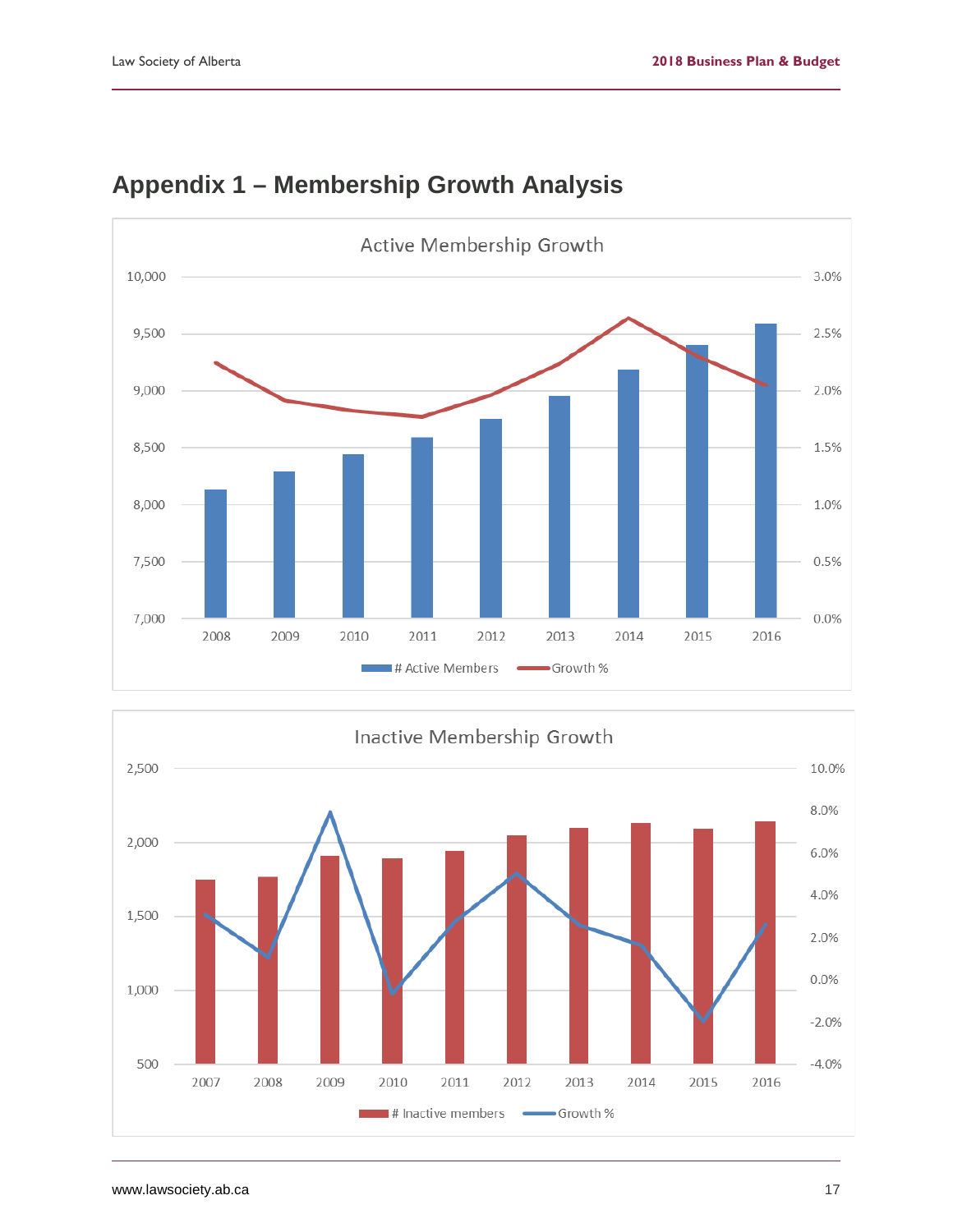# <span id="page-19-0"></span>**Appendix 2 – Wage Cost of Market Increase Data**

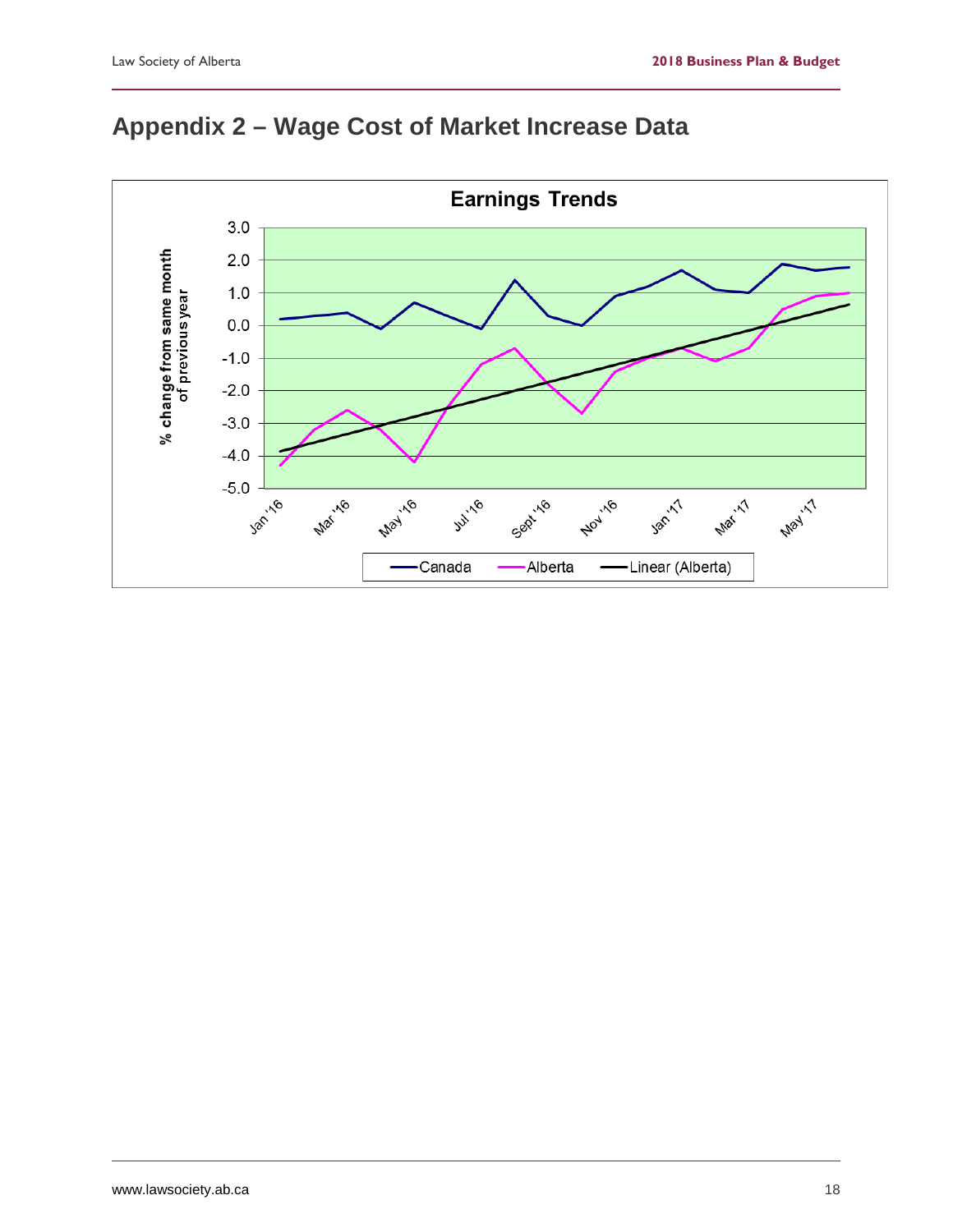# <span id="page-20-0"></span>**Appendix 3 – Business Unit Descriptions**

# **Regulation**

| <b>Business unit</b>       | FTE's | <b>Description</b>                                                                                                                                                                                                                                                                                                                                                                                                                                                                                                 |
|----------------------------|-------|--------------------------------------------------------------------------------------------------------------------------------------------------------------------------------------------------------------------------------------------------------------------------------------------------------------------------------------------------------------------------------------------------------------------------------------------------------------------------------------------------------------------|
| Investigations             | 9     | Provides<br>investigative<br>Counsel/Conduct,<br>services<br>to<br>$\bullet$<br>Membership<br>(new<br>applicants and<br>principals),<br>Early<br>Intervention, and Trust Safety departments.<br>Investigates Trust Safety Insurance claims in the ALIA/ALIEX<br>$\bullet$<br>insurance program.                                                                                                                                                                                                                    |
| Membership                 | 11    | Administers applications for student-at-law, enrolment and<br>$\bullet$<br>reinstatement of<br>lawyers,<br>inter-jurisdictional<br>transfers,<br>professional corporations and limited liability partnerships.<br>Provides customer service including inquiries regarding lawyer<br>$\bullet$<br>status, address changes, certificates of standing, insurance<br>changes, and membership renewals.<br>Processes annual renewals for about 9,600 active, 2,000<br>$\bullet$<br>inactive, and 6,500 insured lawyers. |
| <b>Trust Safety</b>        | 12    | Supports lawyers in the proper management of client trust<br>$\bullet$<br>accounts.<br>Administers, reviews, and analyses annual trust filings from<br>$\bullet$<br>Responsible Lawyers.<br>Conducts trust audits as required.<br>$\bullet$<br>Approves and administers the designation of Responsible<br>$\bullet$<br>Lawyers.                                                                                                                                                                                    |
| <b>Counsel and Conduct</b> | 18    | Review, resolve (where possible), and investigate complaints,<br>$\bullet$<br>refer matters to Practice Management where appropriate, and<br>prosecute when necessary.<br>The Counsel team provides corporate counsel support to the<br>$\bullet$<br>Law Society and ALIA.                                                                                                                                                                                                                                         |
| Custodianships             | 2     | Protects members of the public in the event their lawyer is<br>$\bullet$<br>unable or not allowed to continue the practice of law.                                                                                                                                                                                                                                                                                                                                                                                 |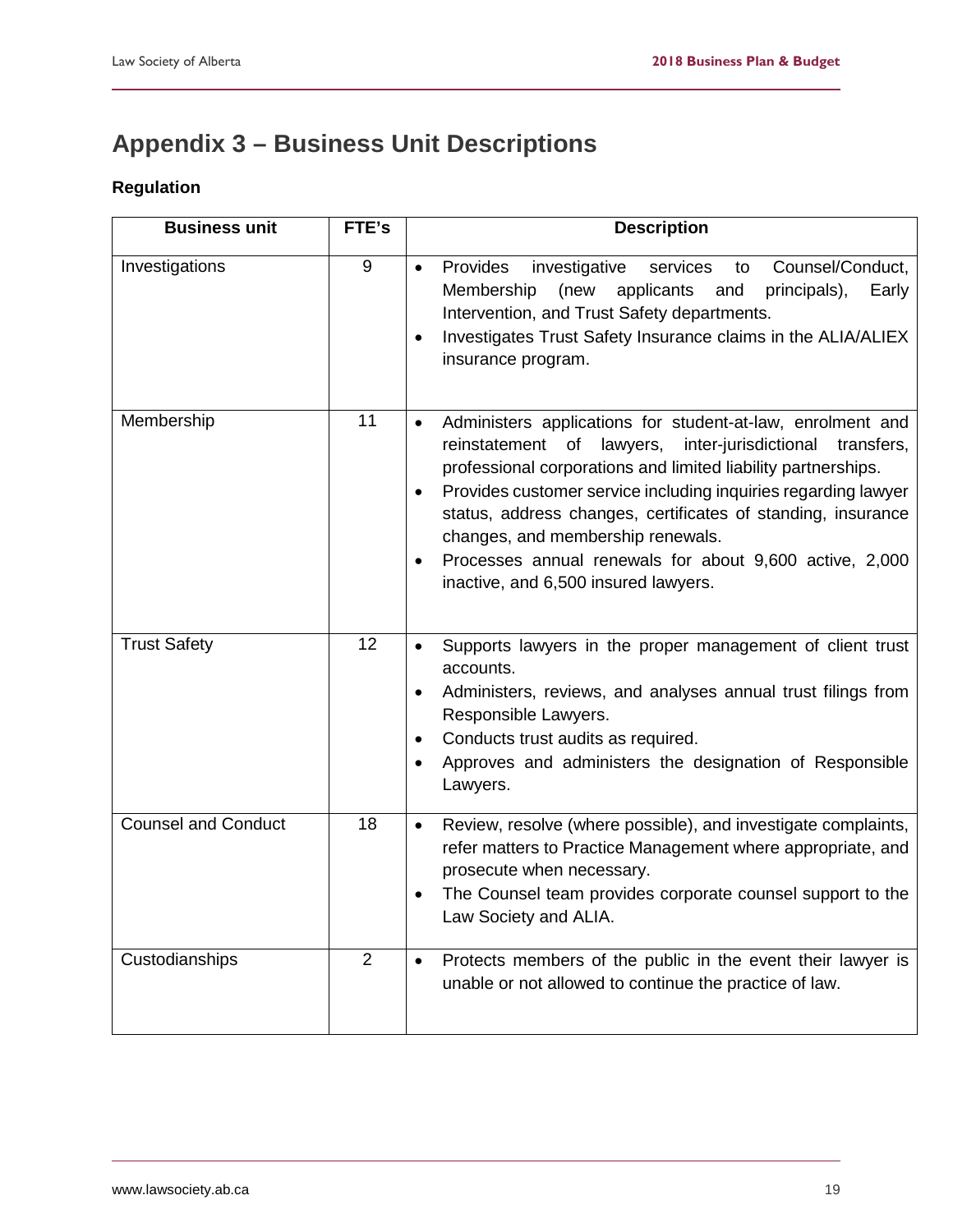# **Professionalism and Policy**

| <b>Business unit</b>              | FTE's | <b>Core activities</b>                                                                                                                                                                                                                                                                                                                                                                                                                                                                                                                                                                                                                                                                                                                                                                                                                                                                                                                                                                                                                |
|-----------------------------------|-------|---------------------------------------------------------------------------------------------------------------------------------------------------------------------------------------------------------------------------------------------------------------------------------------------------------------------------------------------------------------------------------------------------------------------------------------------------------------------------------------------------------------------------------------------------------------------------------------------------------------------------------------------------------------------------------------------------------------------------------------------------------------------------------------------------------------------------------------------------------------------------------------------------------------------------------------------------------------------------------------------------------------------------------------|
| Professionalism & Policy<br>dept. | 10    | Undertakes the policy work of the Law Society including<br>$\bullet$<br>maintenance of the policy development inventory which sets<br>out the Bencher priorities on strategic, process, and potential<br>policy projects, maintenance of the administrative policy<br>inventory which sets out administrative policy projects; and<br>monitoring of the local, national, and international regulatory<br>environment to identify potential policy issues, questions, and<br>future policy projects to further the strategic goals of the Law<br>Society.<br>The Practice Advisor program included in this area is delivered<br>$\bullet$<br>by staff lawyers who provide confidential advice to Alberta<br>lawyers with respect to ethical, practice management, and<br>stress-of-practice issues. This group also advises and assists<br>the Benchers and Law Society staff on professionalism issues<br>and the Code of Professional Conduct.<br>Administers the Continuing Professional Development (CPD)<br>$\bullet$<br>program. |
| <b>Practice Management</b>        | 6     | Delivers proactive early intervention programs<br>through<br>$\bullet$<br>initiatives such as the Responsible Lawyer program.                                                                                                                                                                                                                                                                                                                                                                                                                                                                                                                                                                                                                                                                                                                                                                                                                                                                                                         |
| Early Intervention                | 10    | Develops and delivers programs that identify practitioners in<br>$\bullet$<br>risky situations and streams them into remedial programs<br>before more serious conduct situations arise.<br>Directly supports loss prevention initiatives undertaken in the<br>$\bullet$<br>indemnity program (ALIA and ALIEX).                                                                                                                                                                                                                                                                                                                                                                                                                                                                                                                                                                                                                                                                                                                        |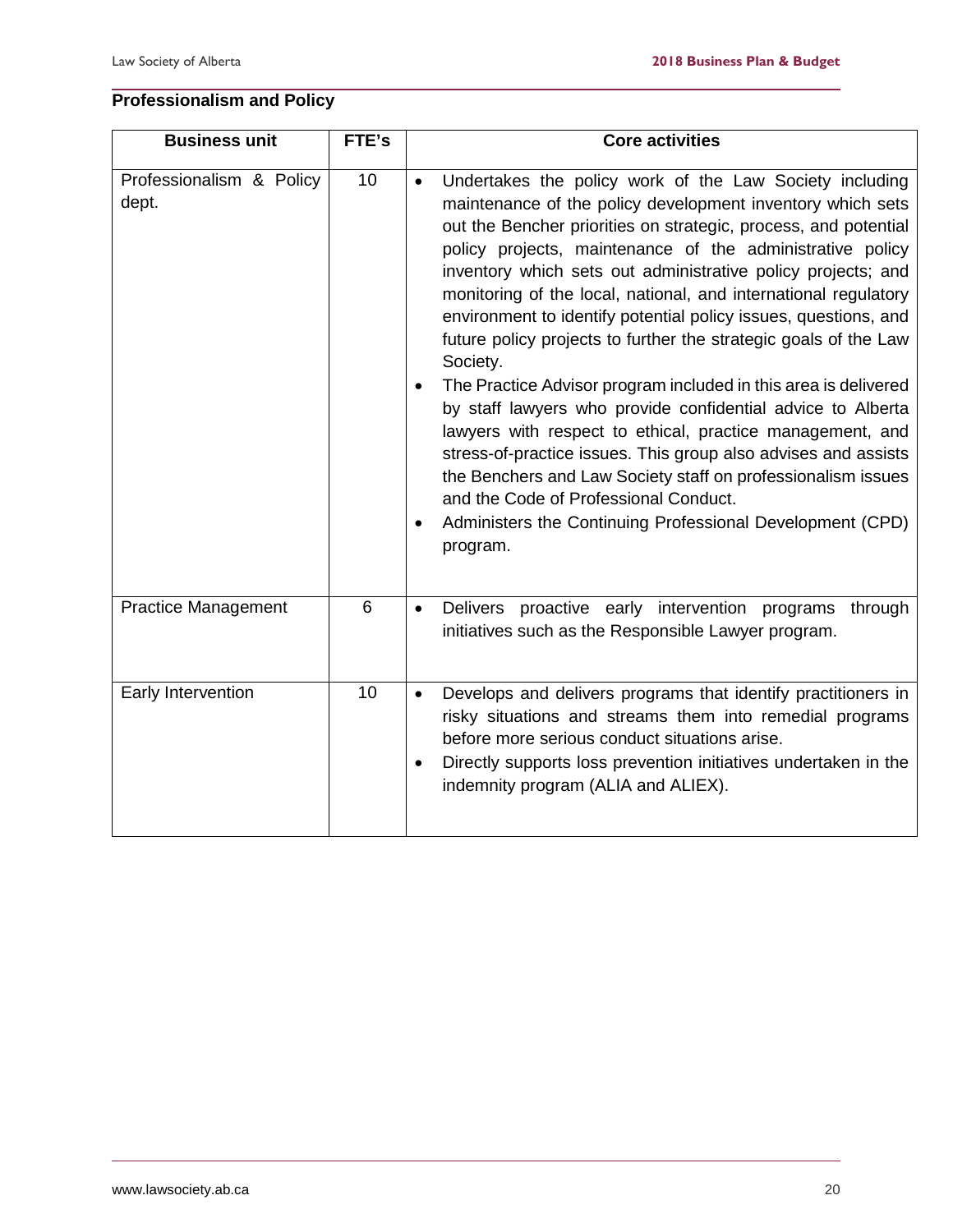#### **Governance**

| <b>Business unit</b> | FTE's | <b>Core activities</b>                                                                                                                                         |
|----------------------|-------|----------------------------------------------------------------------------------------------------------------------------------------------------------------|
| Secretariat          | 4     | Contains the offices of the Executive Director (who is also the<br>$\bullet$<br>CEO of ALIEX) and the Director of Regulation and Deputy<br>Executive Director. |
| Governance           | 3     | Provides governance support and services to the Benchers,<br>$\bullet$<br>the ALIEX Advisory Board and the committees of both boards.                          |

# **Organizational Support[3](#page-22-0)**

| <b>Business unit</b>          | FTE's          | <b>Core activities</b>                                                                                                                                                                                                                                           |
|-------------------------------|----------------|------------------------------------------------------------------------------------------------------------------------------------------------------------------------------------------------------------------------------------------------------------------|
| <b>Human Resources</b>        | $\overline{2}$ | Provides advice and guidance in the effective recruitment and<br>$\bullet$<br>retention of employees who ultimately possess the necessary<br>skills, characteristics, and qualifications needed to achieve<br>strategic and operational objectives.              |
| Administration                | 6              | Manages our leased office premises, including our meeting<br>$\bullet$<br>facilities.<br>Operates our document production facility that produces<br>$\bullet$<br>information materials, particularly for our regulatory and<br>adjudication activities.          |
| <b>Information Management</b> | 5              | Securely manages all the information, in physical and<br>$\bullet$<br>electronic form, that is collected and generated by the<br>organization, including internally-generated records and<br>records collected from lawyers through our regulatory<br>processes. |
| Accounting                    | 5              | Provides financial reporting, budgeting, payroll, and cash<br>$\bullet$<br>management services.<br>Provides accounting services to CPLED.<br>$\bullet$                                                                                                           |

<span id="page-22-0"></span> <sup>3</sup> Except for the Tribunal Office, all the Organizational Support business units provide services to the Law Society and ALIA/ALIEX.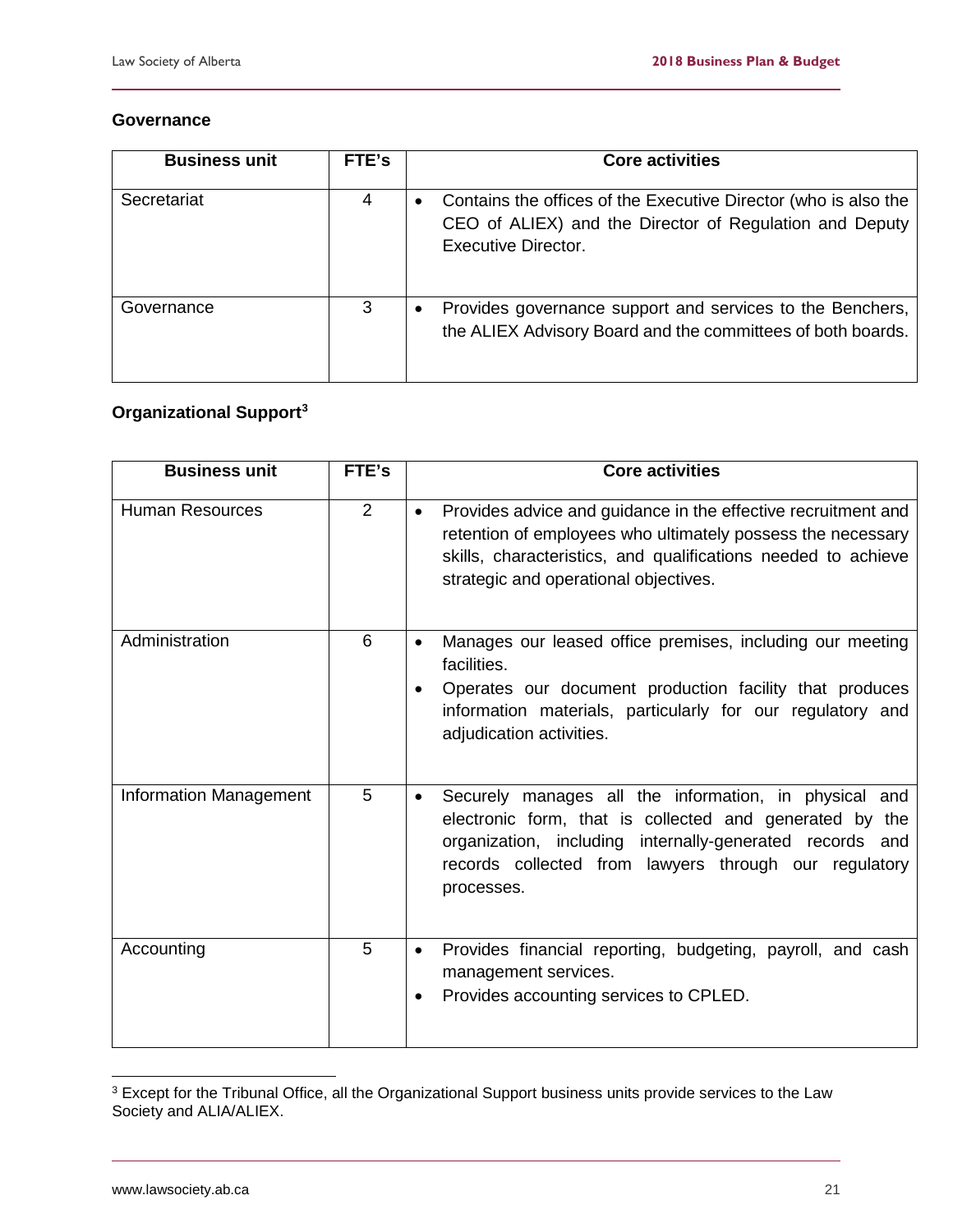| <b>Business unit</b>       | FTE's | <b>Core activities</b>                                                                                                                                                                                                                                                                                                                                                                                                                                                             |  |  |  |
|----------------------------|-------|------------------------------------------------------------------------------------------------------------------------------------------------------------------------------------------------------------------------------------------------------------------------------------------------------------------------------------------------------------------------------------------------------------------------------------------------------------------------------------|--|--|--|
| <b>Business Technology</b> | 6     | information<br>Designs<br>maintains<br>and<br>the<br>technology<br>$\bullet$<br>infrastructure required to carry out the regulatory work of the<br>Law Society and ALIA/ALIEX including our membership and<br>financial business applications, remote access, electronic<br>collaboration tools, computer hardware, and overall systems<br>security.<br>Provides project management and business process expertise<br>$\bullet$<br>to the many change projects currently underway. |  |  |  |
| <b>Tribunal Office</b>     | 3     | Coordinates and supports adjudication proceedings.<br>٠<br>Designs and delivers adjudicator training.<br>$\bullet$                                                                                                                                                                                                                                                                                                                                                                 |  |  |  |
| Communications             | 5     | Develops communications tools and techniques to inform key<br>external and internal stakeholders.<br>Provides strategic communications advice to the Benchers<br>and Law Society and ALIA/ALIEX management.                                                                                                                                                                                                                                                                        |  |  |  |

With the addition of 3 FTE's for summer students planned for 2018, the Law Society's total planned FTE count for 2018 is 120.